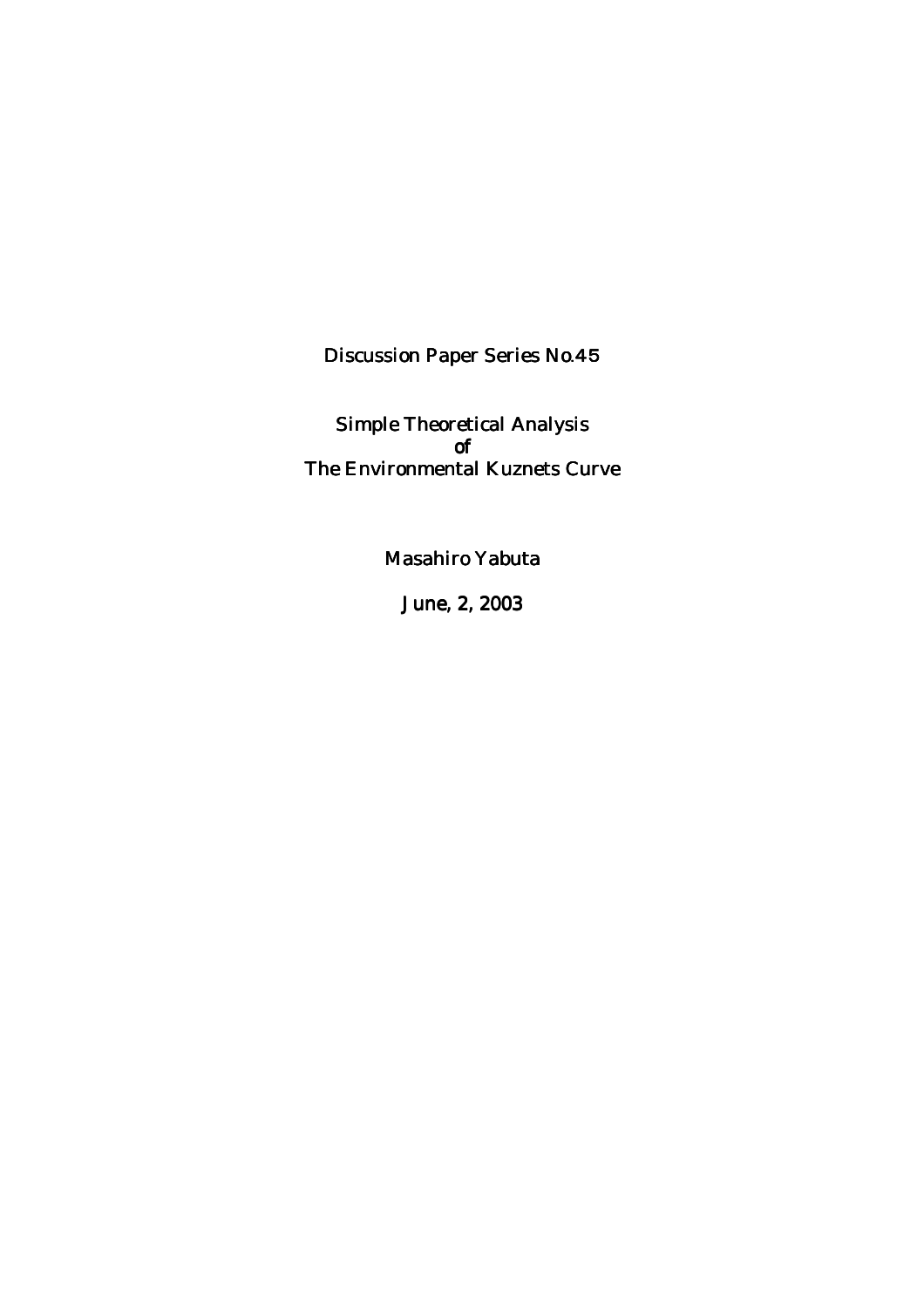# Simple Theoretical Analysis of The Environmental Kuznets Curve

June 2003

# Masahiro Yabuta\*

\*Faculty of Economics, Chuo University. Financial support from Chuo University Grant for Special Research 2002-2003 is gratefully acknowledged. This paper presents a theoretical base for analysis of Environmental Kuznets Curve (EKC) in static as well as dynamic frameworks. This work is in preparation for a statistical and econometric verification of EKC, which will be presented in a future joint paper with K. Nakamura and R. Isa.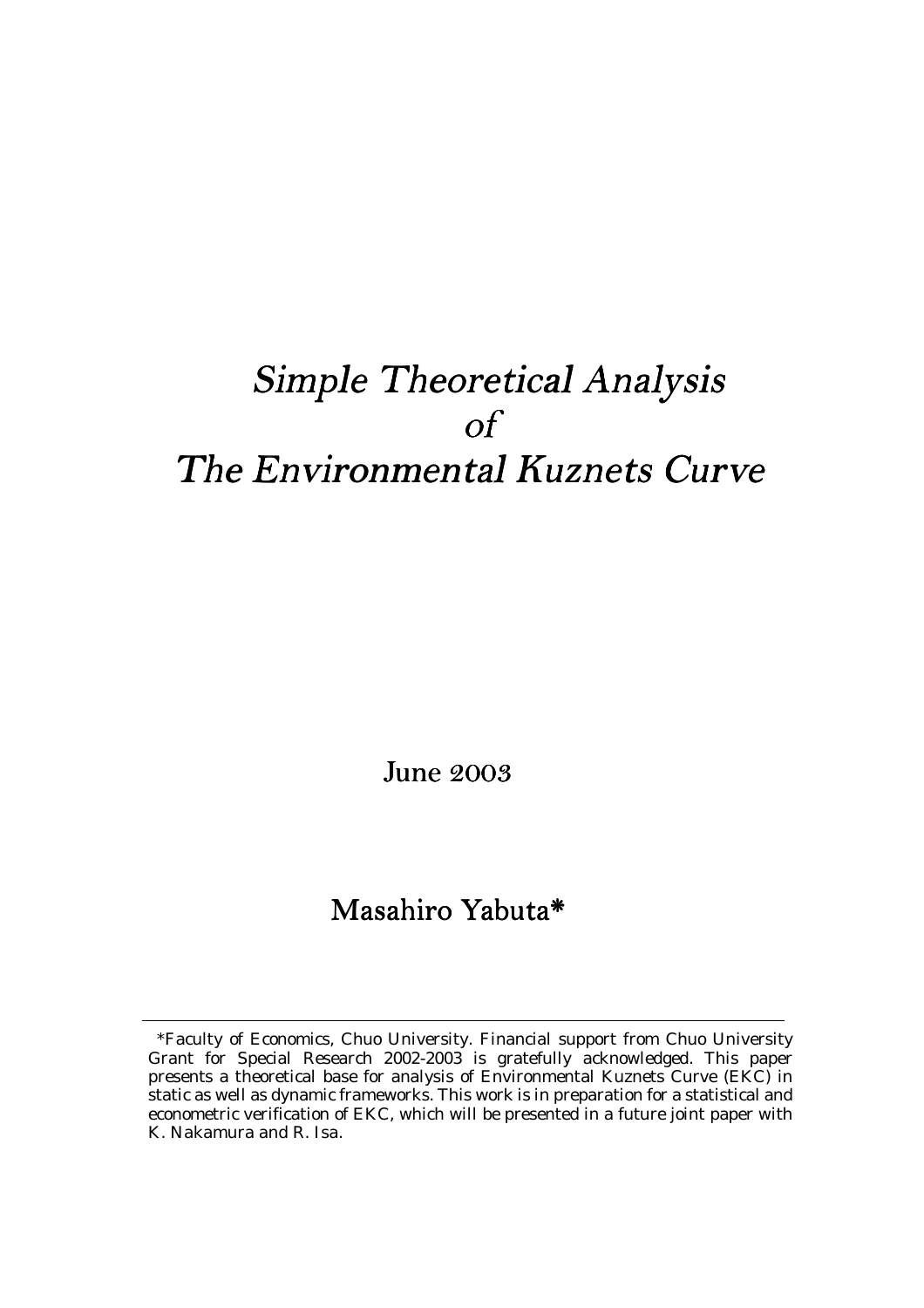# Simple Theoretical Analysis of The Environmental Kuznets Curve

By Masahiro Yabuta

Faculty of Economics, Chuo University yabuta@tamacc.chuo-u.ac.jp

#### Abstract

 Theoretical analysis of Environmental Kuznets Curve (EKC) is performed by extending the static model of Andreoni-Levinson (2001) to its dynamic version. The prototype model is also revised towards featuring some different aspects of pollution abatement and production process. Then the contributors which constitute various interrelations between pollution and income are examined. Theoretical possibility of an inverted U-shaped EKC is tested, which shows initial deterioration but later environmental improvement along the economic development path.

Even if environmental aggravation is seen with continuous growth of consumption or income, it becomes clear that the expenditure on pollution abatement increases, and then an environmental improvement can be found. Such a policy becomes possible because people's consciousness to pollution control is relatively high so that people ask for an environmental improvement as part of improvement in the living standard. Such an induced governmental control on pollution must lead to a feasible technological progress in pollution abatement. Thus, strengthening of environmental policy reflects people's environmental consciousness.

Keywords: Environmental Kuznets Curve, dynamic optimal control, environmental consciousness, environmental policy

JEL Classification: JEL Classification: O130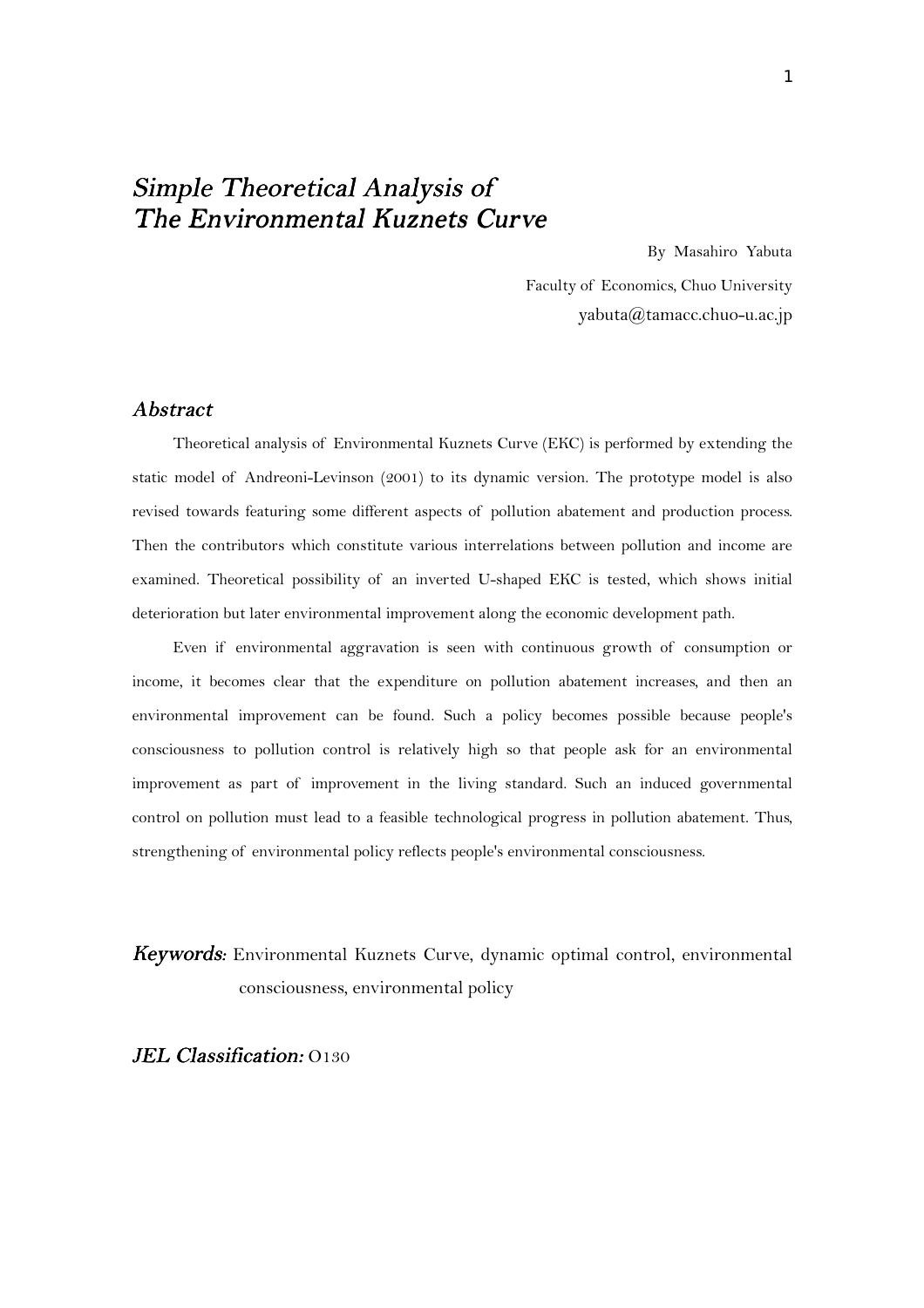### 1. Introduction 1. Introduction

 It is very natural to ask whether it is possible to attain economic prosperity without deterioration of environment. As far as some environment-related indicators such as  $SO_2$ ,  $NO_2$  as well as garbage per capita are concerned, at an early stage of economic development and in the process of rapid industrialization, almost all economies have experienced their dramatic increase, leading to terrible environmental problems. In the course of time, governments have changed their policy stance to incorporate pollution control. For example, after the mess of environmental problems in the 1960's, particularly related to air and water pollution, the Japanese government enacted a new fundamental law of countermeasure for pollution and established an Environmental Protection Authority (EPA). Corresponding to a changing pattern of people's preference between income growth and environment, they might support these reforms. In fact, after a series of reforms on environmental policies or systems in the early 1970's, we have experienced halved economic growth but remarkable improvement in health and environment.

What kind of relation is there between environmental improvement and economic growth? And what is the major reason to cause such a changing pattern of environmental policies? The main purpose of this paper is to give answers to these questions mainly from theoretical viewpoints. It seems natural to accept that the environmental situation in general deteriorates with economic growth at low-income levels, but it will reach a turning point and then further growth leads to environmental improvement. The inverted U-shaped relationship between income and the environment is known as the environmental Kuznets curve (EKC). Grossman and Krueger (1993) have found that for some air and water pollutants, the inverted U-shaped patterns could be empirically observed. A large number of papers, including Cole, Rayner and Bates (1997), based on empirical studies have followed the Grossman and Krueger paper and the common conclusions are that a meaningful EKC can be observed only for local pollutants like  $NO<sub>2</sub>$  and CO but for global pollutants like  $CO<sub>2</sub>$ , and for some pollutants like CFCs, no EKC relation can be confirmed. Possibly, there may be no general relation between pollutants and economic growth.

There is considerable literature on EKC based on theoretical viewpoints, including Andreoni and Levinson (2001), Levinson (2002) and Lieb (2002). Their analytical frameworks are basically static ones, which incorporate a specific type of utility function and pollution abatement function.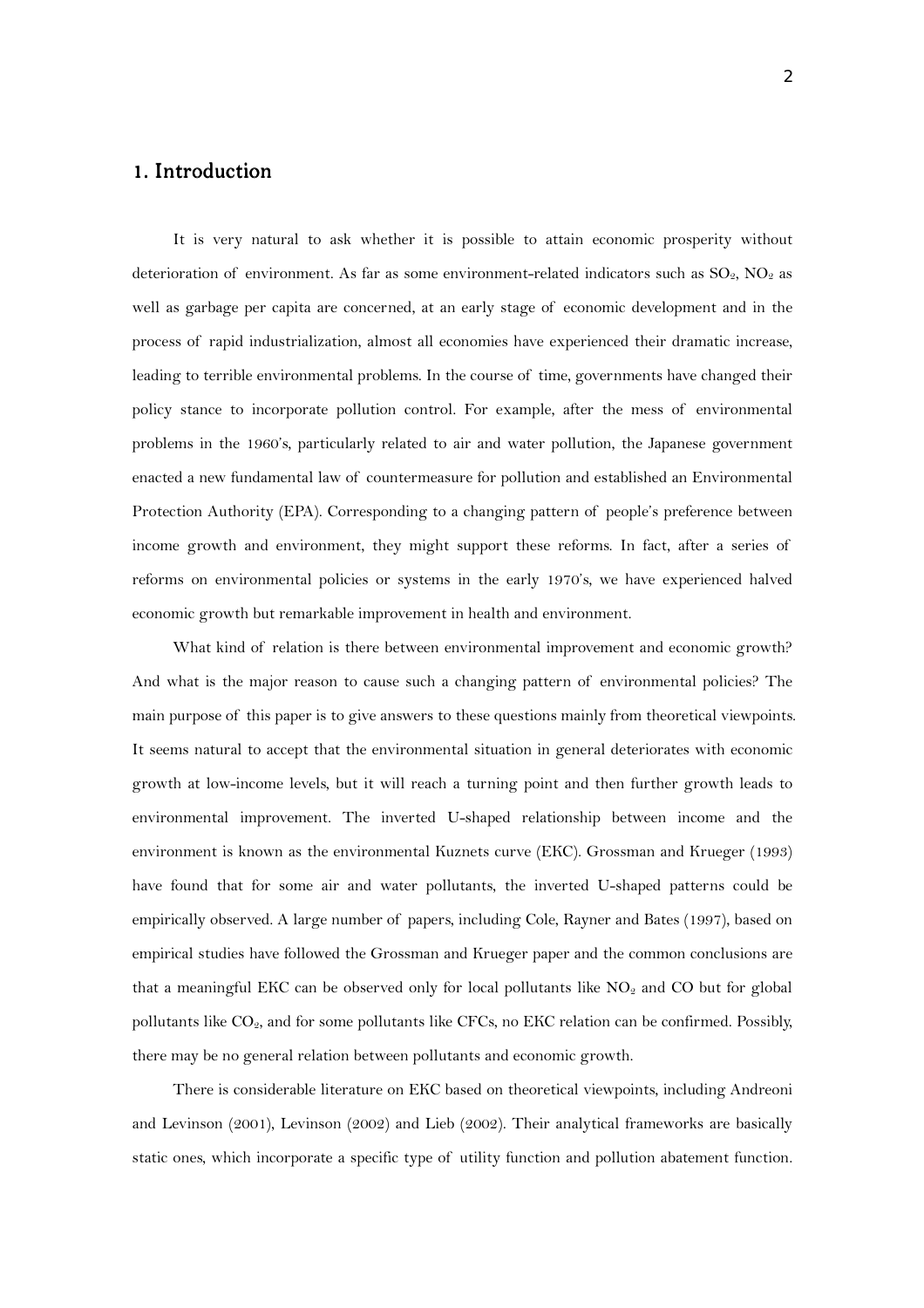On the other hand, Selden and Song (1995), Stokey (1998) and Kelly (2003) have given dynamic model frameworks for EKC. Selden and Song (1995), a revised version of Foster (1973), have shown that even at an early stage of economic development, rapid increases in pollution abatement can occur due to some contributors, including technological change of abatement and consumers' demand for pollution abatement. They have argued that although capital accumulation can slow reduction in pollution, high marginal efficacy of pollution abatement can reduce pollution as a whole, leading to an inverted U-shaped EKC. Kelly (2003) has proved that in a dynamic model with pollution stock externality, the conditions for an inverted U-shaped EKC can emerge which require convexity of cost function of pollution control and normality of environmental goods. Pollution control provides benefit, but it costs additional spending to the society. Consequently, it may be argued that an inverted U-shaped EKC occurs when marginal costs of pollution control rise by less than marginal benefits.

Although the studies concerning EKC have given consistent explanations, there is no clear understanding that ties static frameworks to dynamic ones. Our primary purpose in this paper is to show the possibility of inconsistency of the conditions for EKC to have inverted U-shape both from static as well as dynamic viewpoints. Moreover, in the dynamic model framework, we shall compare different cases with various behavior or policies towards pollution abatement and economic growth.

The plan of this paper is as follows. In Section 2, a basic version of the EKC model is demonstrated which contains the temporal optimization controls of consumption and pollution, and proves an inverted U-shaped EKC to exist in a static framework. To give a static model on which we base some different types of dynamic models, we shall feature a framework of utility functions as well as pollution functions, which are employed by Andreoni and Levinson (2002). In Section 3, the basic model is developed towards a dynamic version and it is proved that as far as the dynamic optimal control of consumption and pollution is concerned, the necessary conditions in the static version of the model for existence of the inverted U-shaped EKC would be contradicted in the dynamic one. In Section 4, two extensions of the dynamic model are investigated; one is a stock-related pollution case and the other a variable cost case of pollution abatement. In the latter case, no inverted U-shaped EKC emerges. However, in the former case, an inverted U-shaped EKC may occur mainly because the pollution abatement to curb environmental deterioration eventually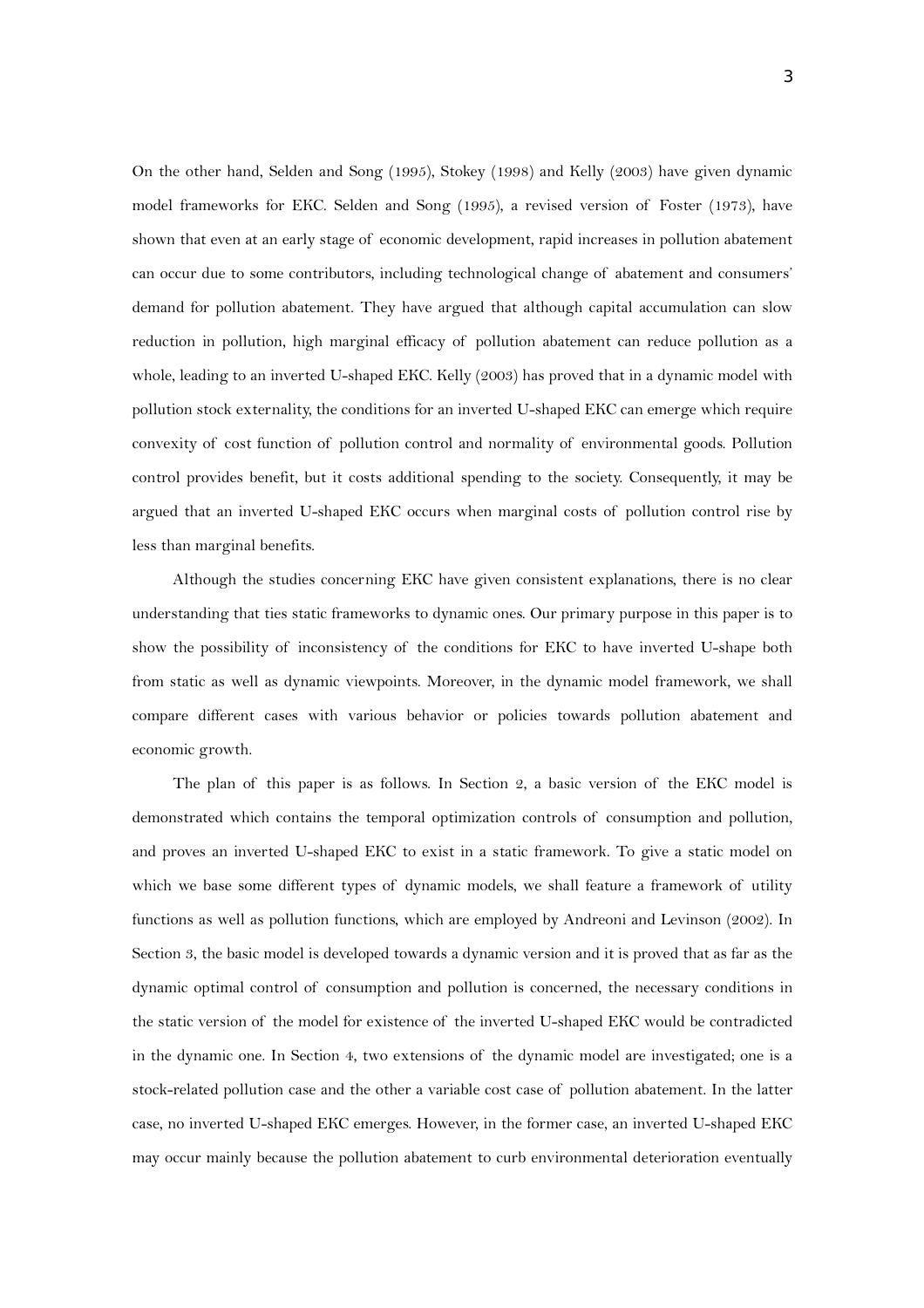serves for improvement in the consumer's welfare. In Section 5, after remarking on the relationship between pollution control and economic development, the importance of strengthening the policy on environmental quality is examined.

## 2. A Basic Static Model

 At the beginning of the arguments concerning EKC, it is useful to mention a simple formula developed by Andreoni and Levinson (2001) and Levinson (2002). With this simple static formula, they have proved that the inverted U-shaped EKC occurs corresponding to a consumer's preference between consumption and pollution. The steps to compose their model are given as follows. The utility function  $U$  of consumer is

$$
(1) = (C, ),
$$

with consumption  $C$  and pollution  $P$ . Let the utility function be specified as

$$
(1)^\prime = \mathbf{C} - \dots
$$

Pollution function is given by

(2) = 
$$
(C, E)
$$
,  $C > 0$ ,  $E < 0$ ,

where  $E$  denotes the effort to abate pollution and  $(2)$  is assumed to be specified as

$$
(2)^\prime = \mathbf{C} - \mathbf{C}^\alpha \mathbf{E}^\beta.
$$

In (2)',  $\alpha$  and  $\beta$  are positive parameters and the second term represents pollution abatement.  $β$  can be interpreted as a parameter concerning the efficiency of investment for pollution abatement. It is clear in (2)' that a larger  $\beta$  will lead to a decrease in pollution.

The marginal rate of substitution (MRS) is given by 
$$
= \frac{\beta C}{\alpha E}
$$
 because from (1)' and (2)',

U is simply  $C^{\alpha}E^{\beta}$ . Moreover, for a simple manipulation, we shall assume that the price of consumption goods and the abatement cost of pollution are both unity. Then we have the consumer's budget constraint with income, M:

$$
(3) = \mathbf{C} + \mathbf{E}.
$$

Consumer is assumed to be able to control both  $C$  and  $E$ . Accordingly, maximization behavior of consumer in this static framework will lead to an optimal consumption,  $C^*$  as well as an optimal effort of pollution abatement,  $E^*$  given by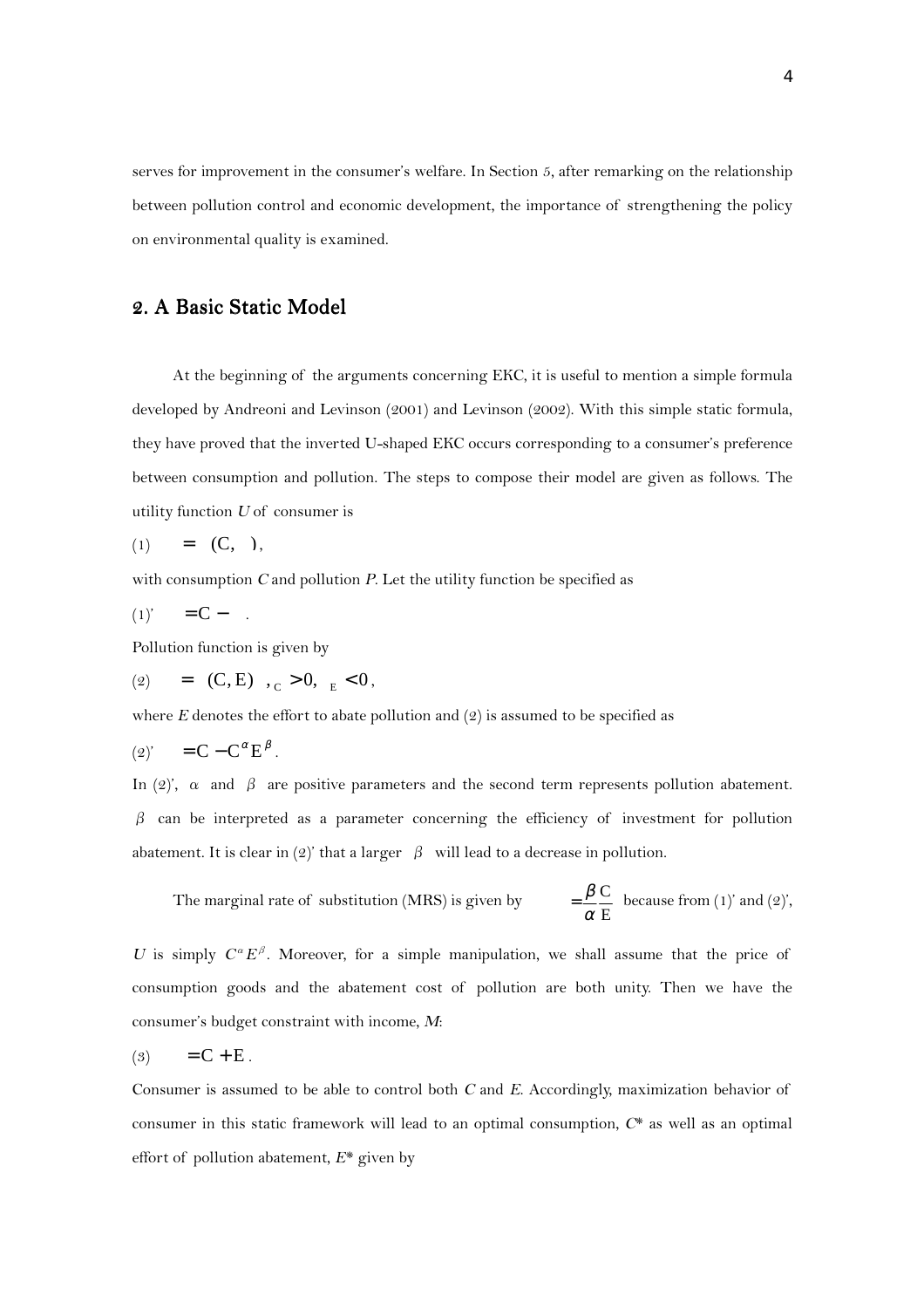$$
(4) \ \mathbf{C}^* = \frac{\alpha}{\alpha + \beta} \quad , \ \ \mathbf{E}^* = \frac{\beta}{\alpha + \beta} \quad .
$$

By substituting (4) into the specified pollution function, we have the reduced form of pollution function as

$$
(5) \quad *(\quad) = \frac{\alpha}{\alpha + \beta} \quad -\left(\frac{\alpha}{\alpha + \beta}\right)^{\alpha} \left(\frac{\beta}{\alpha + \beta}\right)^{\beta} \quad \alpha + \beta.
$$

It is possible to confirm the shape of EKC from (5) because it shows a direct relationship between P and M. Differentiation of  $(5)$  with respect to M leads to

.

$$
\begin{aligned}\n&\text{(*)}\quad \frac{\pi}{\alpha+\beta} - \left(\frac{\alpha}{\alpha+\beta}\right)^{\alpha}\left(\frac{\beta}{\alpha+\beta}\right)^{\beta}(\alpha+\beta)\quad \frac{\alpha+\beta-1}{\alpha+\beta-1} \\
&\text{(*)}\quad \frac{2-\pi}{2} = -(\alpha+\beta)\ \alpha+\beta-1 &\text{(*)}\quad \frac{\alpha}{\alpha+\beta}\text{(*)}\quad \frac{\alpha+\beta-2}{\alpha+\beta-2}\n\end{aligned}
$$

Hence it can be verified that as long as  $\alpha + \beta$  is greater than unity in (6), the second derivative becomes negative and the first derivative will be negative for a sufficiently large income, meaning that an inverted U-shaped EKC exists as depicted in Figure 1.

 $P^*$ 



Figure 1. An Inverted U-shaped EKC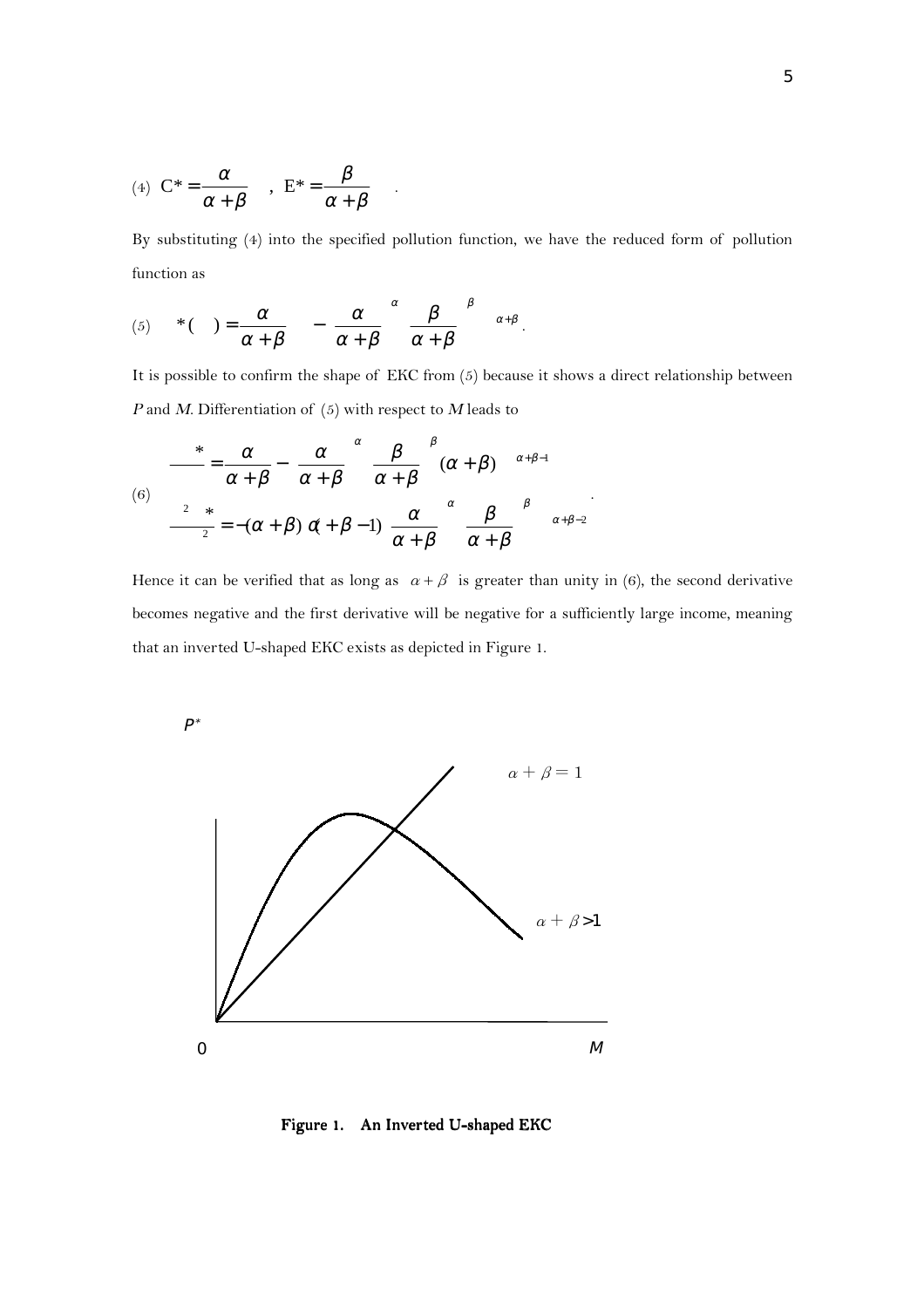The inverted U-shaped performance is only induced by parameters affecting the marginal rate of substitution between consumption and effort to reduce pollution. It is clear that this depends on a specification of the pollution function. For example, if is sufficiently large, it will lead to a large pollution abatement and environmental improvement irrespective of income.

Lieb (2002) gives the static model analysis of EKC and proves that satiation in consumption leads to the downturn of the EKC because, with satiation, an increment of income does not increase utility and hence it should be devoted to pollution abatement. This means that, without satiation, pollution increases monotonically. His research has made some good points. However it should be noted that his model is not dynamic but static. Hence it does not show a dynamic optimal relationship between income and pollution. Moreover it seems difficult to accept that, after satiation in consumption, EKC proves to be downward sloping. We do not think that the major reason of pollution abatement comes from the consumer behavior towards their utility maximization.

### 3. Dynamic Optimization Models and the EKC

 Main tasks in this section are to develop the dynamic counterparts of EKC model from the static versions, and to show their dynamic properties. Moreover, attention will be paid to the dynamic conditions for possible optimal policy for transition towards steady state. It is assumed that the consumers have the same utility function and pollution function specified in the former section. For the dynamic version, the production function is replaced by capital stock, K, in the budget constraint (3);

$$
(7) \qquad = \quad (\quad , \quad ) \quad , \quad >0, \qquad <0, \qquad <0 \, .
$$

The capital accumulation dynamics is defined by

$$
(8) \quad = \quad -E - C
$$

where it is assumed that there is no capital depreciation and that both the real price of consumption goods and the cost of effort for pollution abatement are unity.

 Accordingly, it is natural to accept that the static model given in the former section will be extended towards the dynamic optimization version, given by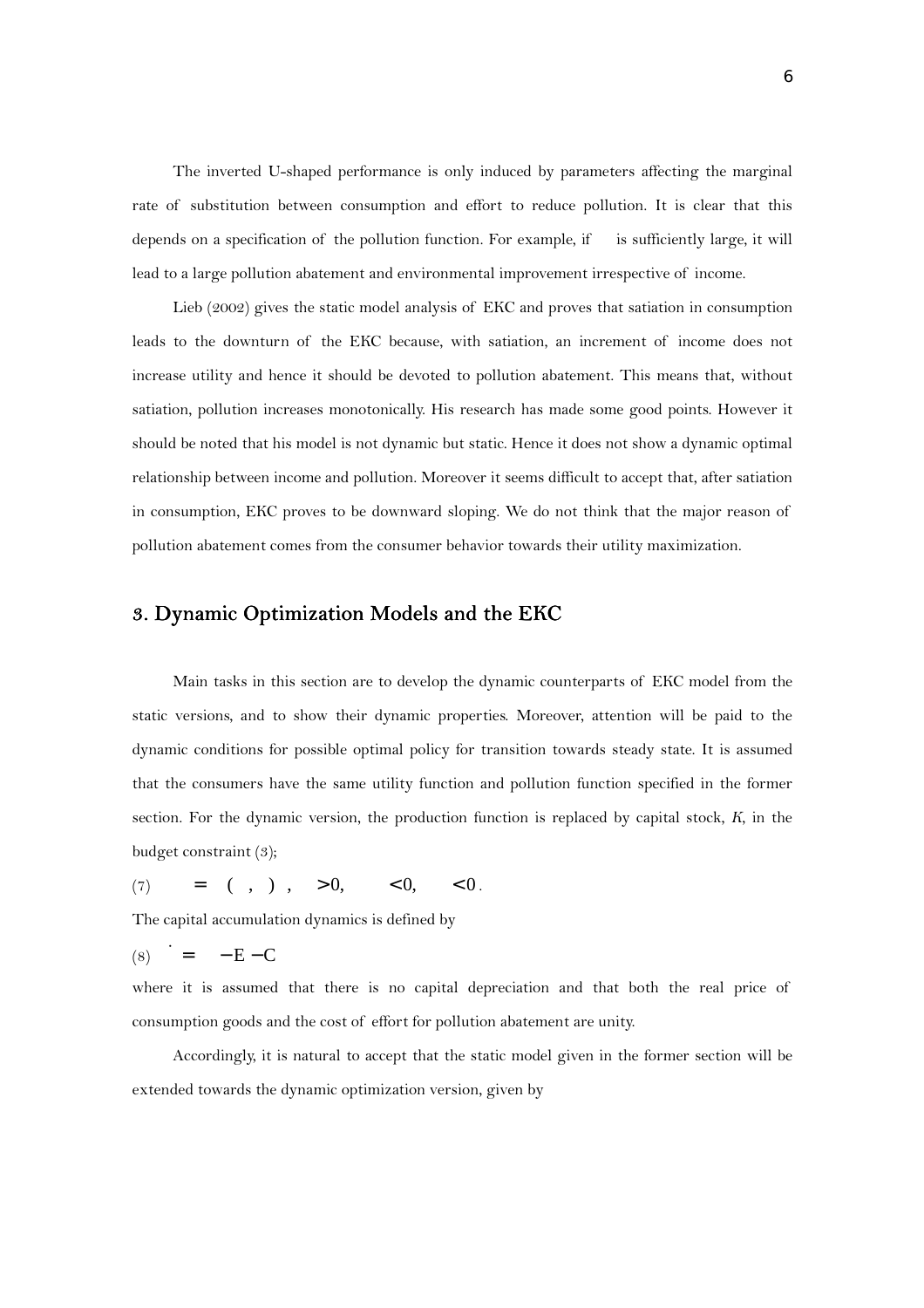$$
\begin{array}{ccc}\n\text{(9)} & \rightarrow \int_0^\infty & \xrightarrow{-\rho} & = \int_0^\infty (\mathbf{C}^\alpha \mathbf{E}^\beta)^{-\rho} \\
\vdots & \vdots \\
\mathbf{C} - \mathbf{C}^\alpha \mathbf{E}^\beta - \mathbf{E} - \mathbf{C}, \\
\mathbf{C} - \mathbf{C}^\alpha \mathbf{C}^\beta\n\end{array}
$$

where society should control  $C$  as well as  $E$  for the evolution of capital accumulation. A problem of pollution control has been already studied by Foster (1973) in the context of the neo-classical growth model. Whereas in the Foster's model, pollution is additively separable in the capital stock and effort on pollution abatement, and is assumed not to affect production, the dynamic version (9) does not include  $K$  explicitly in the pollution function and  $P$  in the production function.

The current-value Hamiltonian is given by

(10) 
$$
H = C^{\alpha} E^{\beta} + \lambda
$$
 (  $AC - C^{\alpha} E^{\beta} - E - C$ .

The static and dynamic necessary conditions for optimality are given by

(11) 
$$
\frac{\partial H}{\partial C} = \alpha C^{\alpha - 1} E^{\beta} + \lambda \frac{\partial}{\partial} (1 - \alpha C^{\alpha - 1} E^{\beta}) - 1 = 0,
$$

(12) 
$$
\frac{\partial H}{\partial E} = \beta C^{\alpha} E^{\beta - 1} + \lambda \frac{\partial}{\partial} (-\beta C^{\alpha} E^{\beta - 1}) - 1 = 0,
$$

and

(13) 
$$
\dot{\lambda} = -\frac{\partial H}{\partial} + \rho \lambda = -\lambda \frac{\partial}{\partial} + \rho \lambda = \lambda \rho - \frac{\partial}{\partial}
$$
,

where (13) is the dynamic condition.

To give a clearer image of the dynamic process, we shall assign some specific properties to production function, (7). The first one is the case where  $M_P=0$  and the second one is related to M given by a separable form. The case of  $M_P=0$  occurs when any pollutants, even if they are emitted from production process, never affect the production level. In the second case, it is assumed that production decreases in proportion to the deterioration of pollution.

**3-1. A Simple case:** 
$$
\frac{\partial}{\partial \theta} = 0
$$
, then  $E = \frac{\beta}{\alpha} C$  and  $= C - \left(\frac{\beta}{\alpha}\right)^{\beta} C^{\alpha+\beta}$ .

In this case, the dynamic equations are summarized by the following system: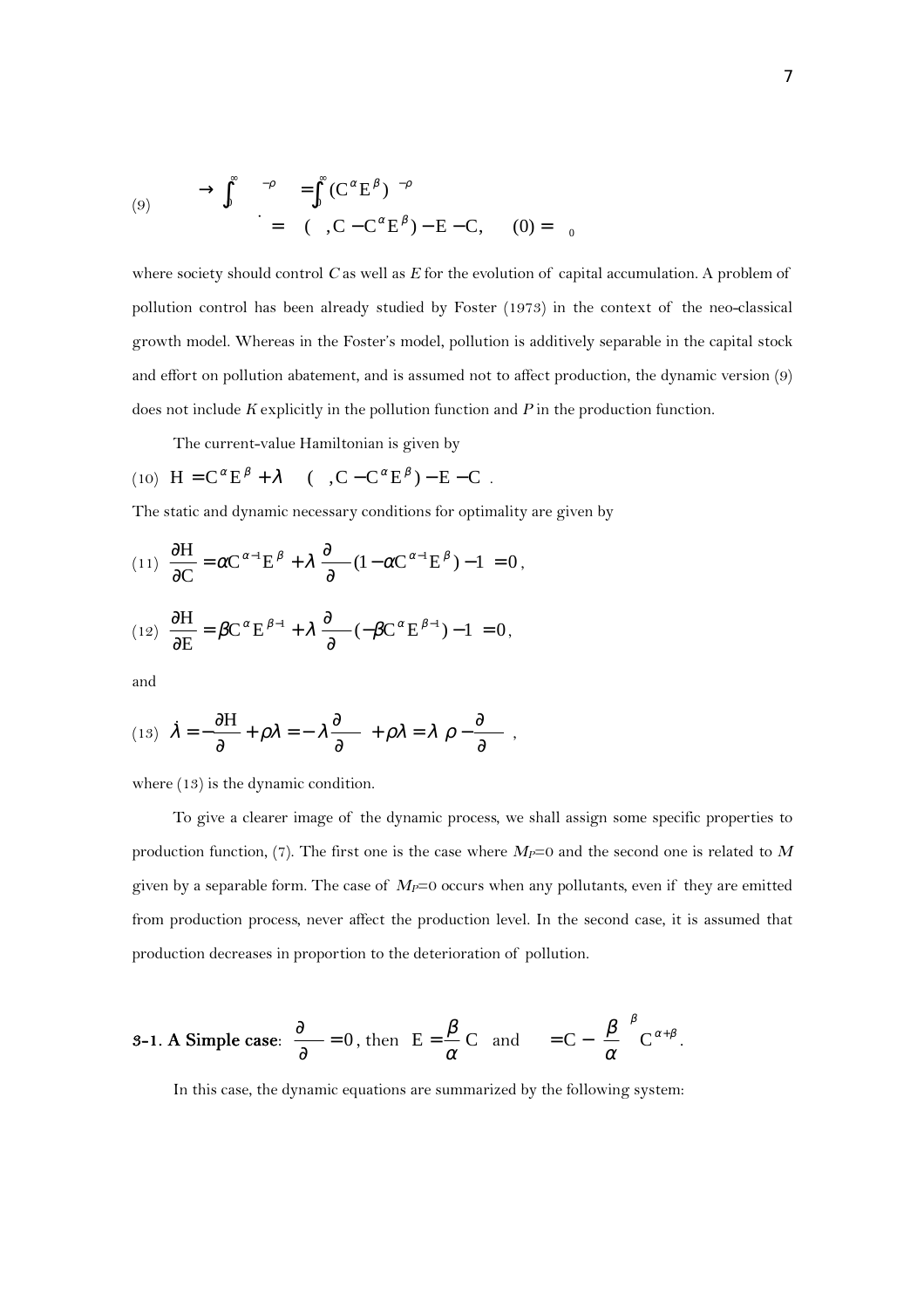$$
\begin{pmatrix} 14 \end{pmatrix} \begin{cases} \n\dot{C} = \frac{C}{\alpha + \beta - 1} [\rho - \langle \cdot \rangle] \\ \n= (\cdot) - \left( \frac{\alpha + \beta}{\alpha} \right) C \n\end{cases}
$$

where M' is identical with  $M_K$  in (7) because  $M_P$ =0. The steady state of the system (14) is given by  $(C^*, K^*)$ , which satisfies

(15) 
$$
* = \square^1(\rho) \mathcal{L}^* = \left(\frac{\alpha}{\alpha + \beta}\right) \left(\square^1(\rho)\right).
$$

It is easy to find that the Jacobi matrix of (14) evaluated at the steady state (15) is

.

$$
(16) \quad = \left[ \begin{array}{cc} 0 & -\frac{C}{\alpha + \beta - 1} \\ -\frac{\alpha + \beta}{\alpha} & \end{array} \right].
$$

where  $M$ " is identical with  $M_{KK}$  in (7) and negative. Therefore, the trace and the determinant of the Jacobi matrix (16) are given by

$$
(17) \begin{cases}\n\begin{aligned}\n&= & ' > 0 \\
D &= & -\frac{\alpha + \beta}{\alpha(\alpha + \beta - 1)} C \quad " > 0 \\
&& & & \alpha + \beta > 1 \\
&< 0 & \alpha + \beta < 1\n\end{aligned}\n\end{cases}
$$

In the case of  $\alpha + \beta > 1$ , the equilibrium point of the system (14) is unstable. For the optimality of dynamic control towards the equilibrium point, the equilibrium point should be a stable (saddle) point. This implies that  $\alpha + \beta < 1$  must be assumed. In an ordinary optimization framework, the sum of parameters, and , must be less than one. This means that there never can be the inverted U-shaped EKC along the optimal path towards the long-run equilibrium where income continues to increase. As far as the simple model is concerned, it may be said that the 'inverted U-shaped' case will not be dependent on how consumers react in their decision making.

 Figure 2 illustrates a relation between environmental deterioration and economic growth. The phase angles are given by pairs of arrows in the first quadrant of Figure 2. In Figure 2, we assume that the investment for pollution abatement is not sufficiently efficient so that the overall pollution is increasing in the process of economic growth. This is denoted by  $P(C)$  in the second quadrant in Figure 2. The first quadrant in Figure 2 illustrates the phase diagram of (14) when the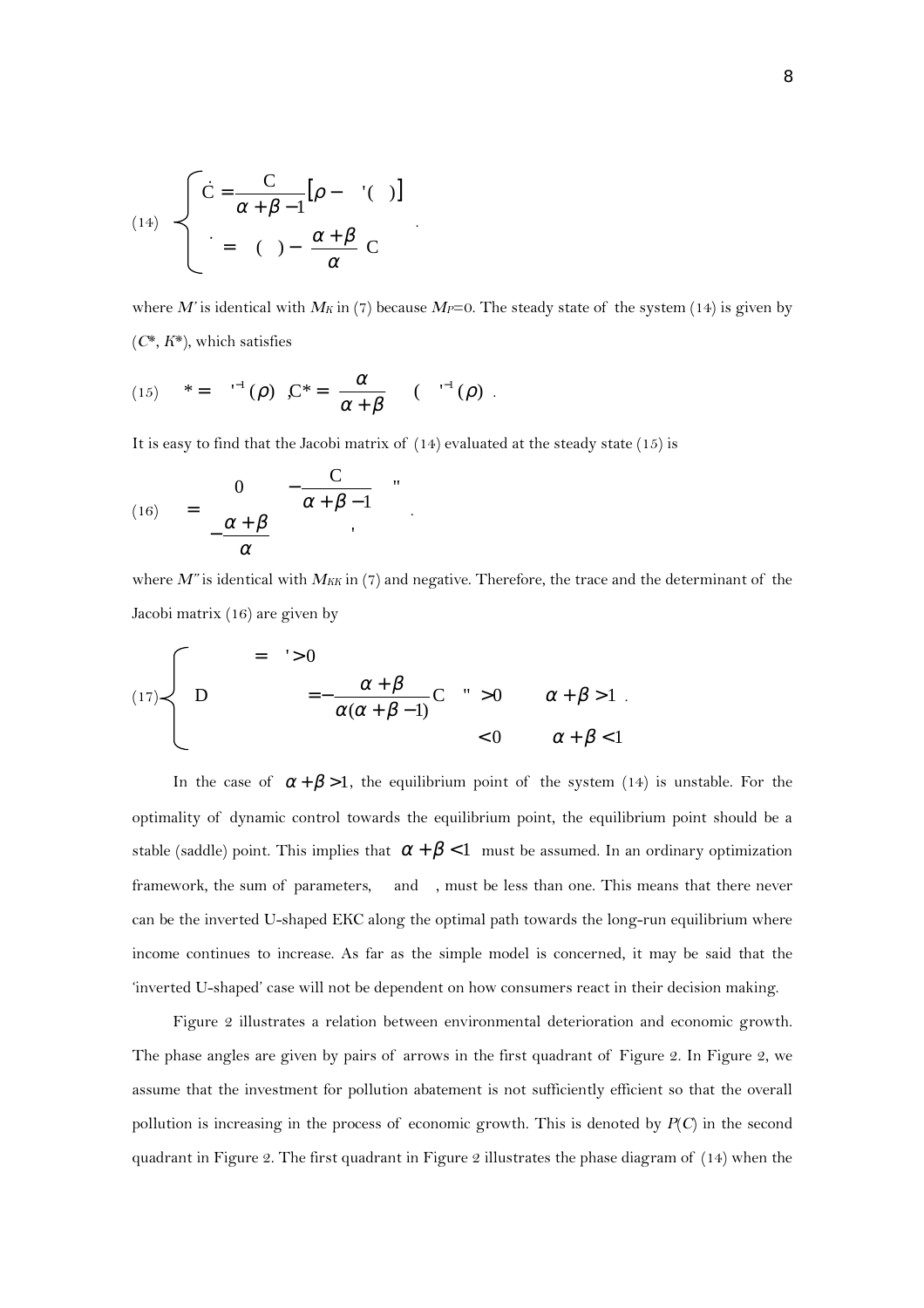system has a stable saddle point denoted by E. The fourth quadrant in Figure 2 denotes the production function. By taking the relations among  $P$ ,  $C$  and  $K$  depicted by the first, second and fourth quadrant in Figure 2 into consideration, it is proved that an optimal control towards a steady state, from A to E, provides a corresponding relation between pollution and growth, denoted by the path from A to E in the third quadrant in Figure 2.

 Although the simple case can not lead to the inverted U-shaped EKC, it may be possible to show that whenever a society turns its policy stance towards more environment-friendly development, introducing a damping effort on pollution can lead to a sharp decline in consumption as well as pollution. This is shown by the path from a to E via b and c in Figure 2. This can be a semblable pattern of U-shaped EKC.



Figure 2. The phase diagram (A simple case)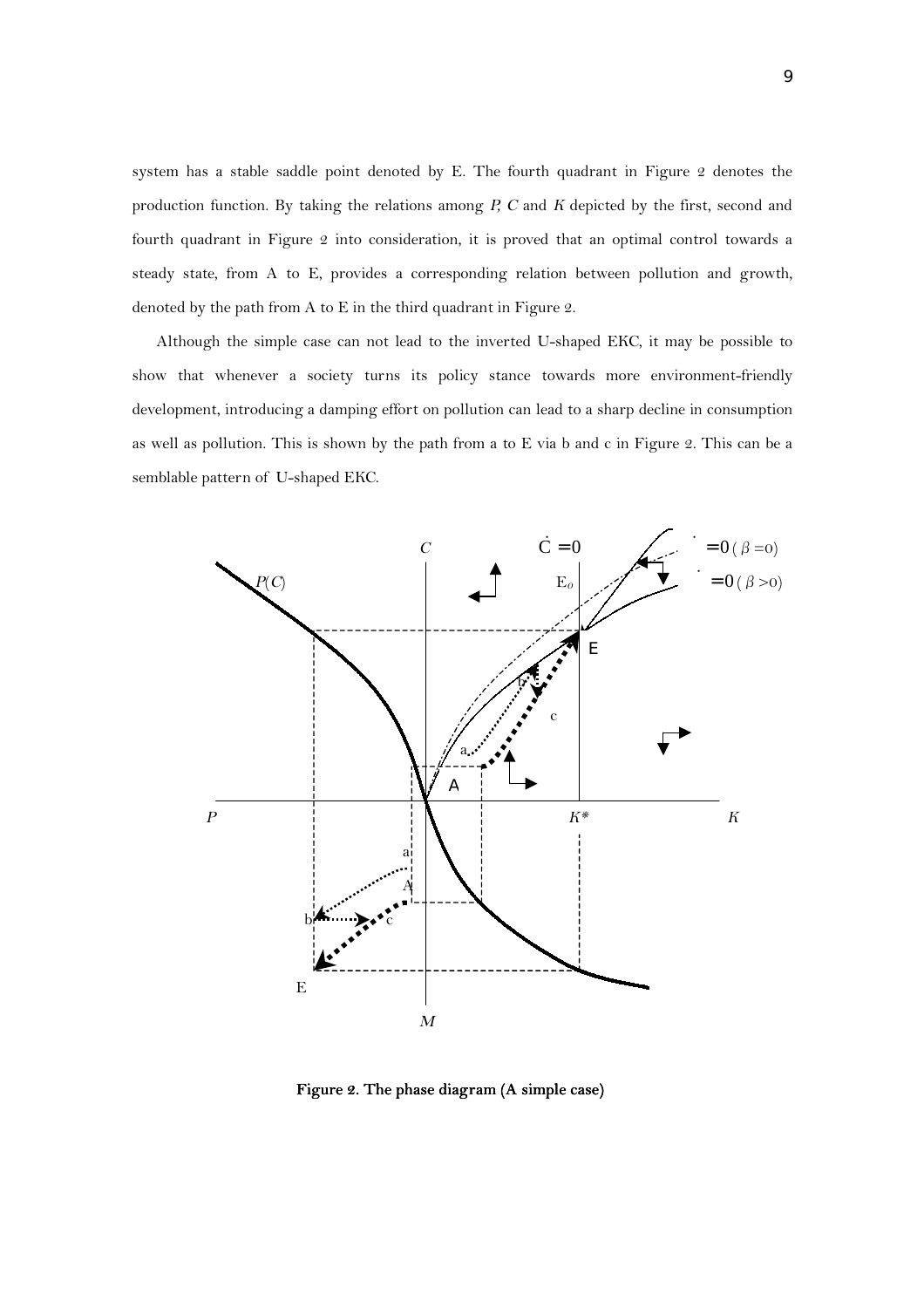### 3-2. Separable production function case:  $= \gamma - 0 < \gamma < 1, 0 < \gamma$

Under these restrictions, the production function is separable, increasing at a diminishing rate in capital stock, and decreasing at a constant rate in pollution. We shall assume that compared to the effect of pollution on the overall welfare, its direct effect on production is very small,  $\frac{\partial}{\partial y} = \gamma^{y-}$ 

indicated by a sufficiently small b. Clearly, it must be ensured that  $\frac{\sigma}{2} = \gamma \gamma^{-1} > 0$ ∂

and  $\frac{6}{2} = - \le 0$ . ∂  $\frac{\partial}{\partial s}$  = - < 0. Substituting the latter equation into (11) and (12) leads to

(18) 
$$
E = (1 + \alpha) \frac{\beta}{\alpha} C.
$$

In this case, the dynamic equations (14) change to:

(19) 
$$
\begin{cases} \n\dot{C} = \frac{1 + (1 - \Lambda C^{\alpha + \beta - 1}) C}{(\alpha + \beta - 1) 1 + (\alpha + \beta)} \n\end{cases} \quad \rho - \gamma^{-\gamma - 1}
$$
\n
$$
= \gamma - \left( (1 - \frac{\Lambda}{\alpha} C^{\alpha + \beta - 1}) + \frac{\alpha + \beta}{\alpha} \right) C
$$

where  $\Lambda = \alpha \left( (1 + \alpha) \frac{\beta}{\beta} \right)^{\beta}$  $\alpha\left((1+\frac{\beta}{\alpha}\right)$  $\overline{1}$  $\left(1+\frac{\beta}{\beta}\right)$ l  $\Lambda = \alpha \Big( (1+\frac{1}{\beta})^{\beta} \Big)$ . In this case, it is easy to show that the dynamic property of the system

,

is slightly different from the simple case where  $\frac{0}{2} = 0$ . ∂  $\frac{\partial}{\partial t} = 0$ . For the Jacobi matrix of (19) at the

steady state, the trace and the determinant are given by

(20) 
$$
\begin{cases}\n\frac{\partial}{\partial} > 0 \\
D & = -\frac{1 + (1 - \Lambda C^{\alpha + \beta - 1}) - (1 - (\alpha + \beta) \frac{\Lambda}{\alpha} C^{\alpha + \beta - 1}) + \frac{\alpha + \beta}{\alpha}}{(\alpha + \beta - 1) 1 + 1} C^{\frac{\lambda}{\alpha}} \frac{\partial^2}{\partial^2}\n\end{cases}
$$

Because Trace J is positive, the condition for the eigenvalues of characteristic equation to be anticlastic, meaning that Determinant J should be negative is necessary for the steady state to be stable saddle point. The sign of *Determinant J* depends on the terms in the numerator as well as in the denominator. For a sufficiently small b, however, this can be positive irrespective of  $1 - AC^{\alpha+\beta-1}$ . Hence, we reach a conclusion similar to that in the former simple case that the system has the stable optimal path only in the case of the sum of parameters, and , less than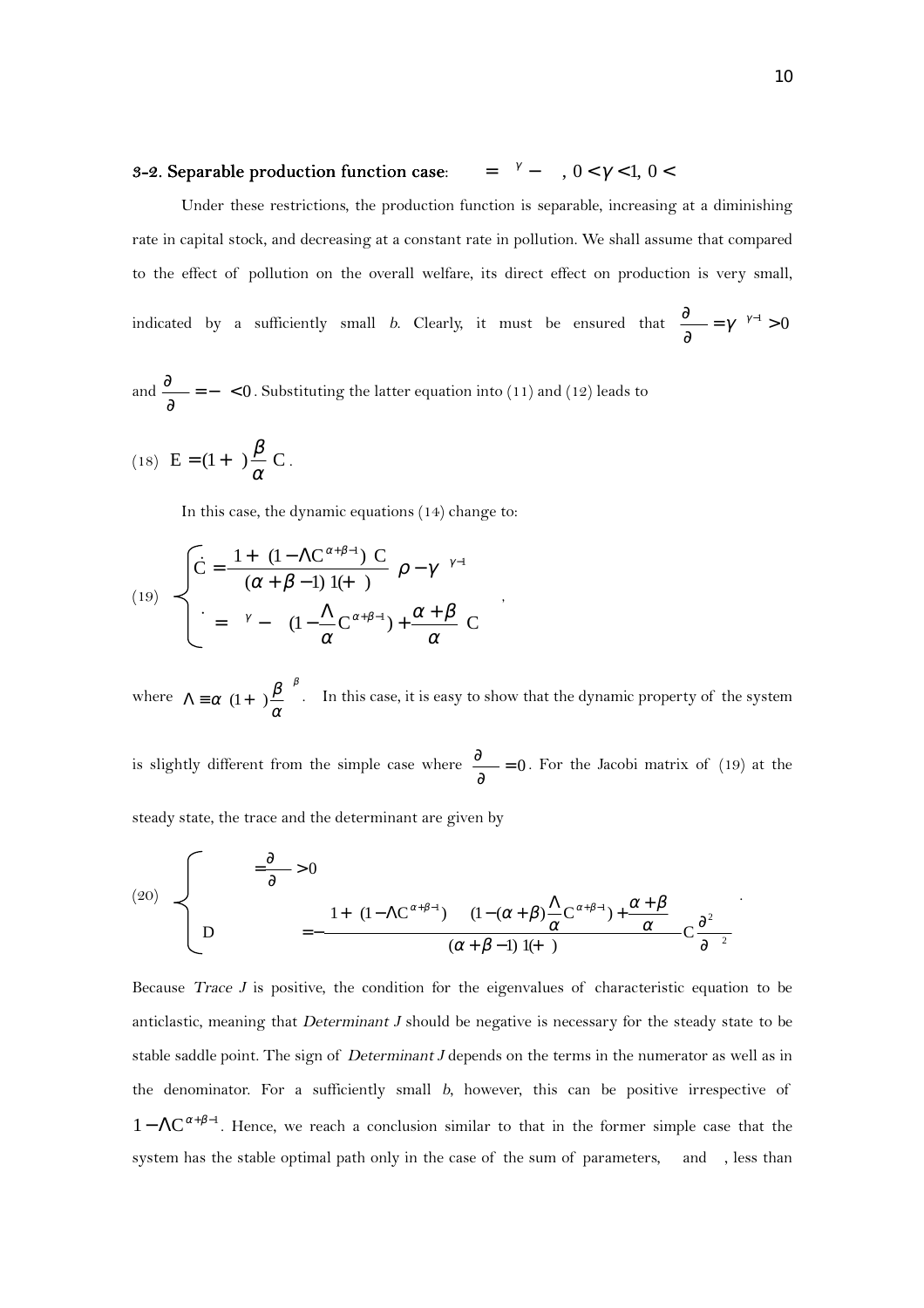one. In this case, under no circumstances does the existence of a controllable optimal policy lead to the inverted U-shaped EKC. As shown in Section 2, this is not compatible with the static optimization case.

As for the case of large b, the conditions for the stable dynamic system are slightly different. Noting the non-negativity of the pollution level along the optimizing process clearly lead to the condition given by (21)

$$
(21) \qquad = C\left(1 - \frac{\Lambda}{\alpha} C^{\alpha + \beta - 1}\right) = \quad (C) \ge 0.
$$

 $\overline{a}$ 

What we would like to know is the possibility of the stable saddle point case even if  $+$  is greater than unity. To obtain a sufficient condition for this, it is convenient to assume  $+ -1 > 0$ as well as  $\alpha = 1$ , that is  $\beta > 0$ . As long as these conditions are incorporated into analysis, the second term in the numerator of *Determinant J* of  $(20)$  can be negative but the first term is positive when b is sufficiently large<sup>1</sup>. Therefore, it is likely that when the effect of pollution on production, b, is large enough, the system can have an optimal control policy related to consumption as well as investment for pollution abatement. It is of interest to consider the meaning of the largeness of . Differentiating  $(21)$  with respect to C yields

(22) 
$$
\frac{}{C} = 1 - (\alpha + \beta) \frac{\Lambda}{\alpha} C^{\alpha + \beta - 1}, \frac{2}{C^2} = -(\alpha + \beta) \alpha + \beta - 1 \frac{\Lambda}{\alpha} C^{\alpha + \beta - 2}.
$$

Hence, it is easy to see that the conditions,  $1 - (\alpha + \beta) \frac{\Lambda}{\alpha} C^{\alpha + \beta - 1} < 0$  and  $\alpha + \beta - 1 > 0$  yield an

unambiguous relationship between consumption and pollution. Then, equation (22) implies that pollution is decreasing at a diminishing rate in consumption because  $dP/dC>0$  and  $d^2P/dC^2<0$ . The initial consumption in the under-developed economies must be so small that the first derivative in (22) will be positive; implying that any increase in consumption should entail environmental deterioration in the embryonic stage of the economic development. In the process of capital accumulation, however, an increase in  $K$  or  $C$ , and a decrease in  $P$  together can occur because people are presumed to prefer pollution abatement to consumption as consumption increases.

<sup>&</sup>lt;sup>1</sup> As for the second term of numerator of *determinant J* in (20), we need to assume  $1 - (\alpha + \beta) \frac{\Lambda}{\alpha} C^{\alpha + \beta - 1}$  to be negative.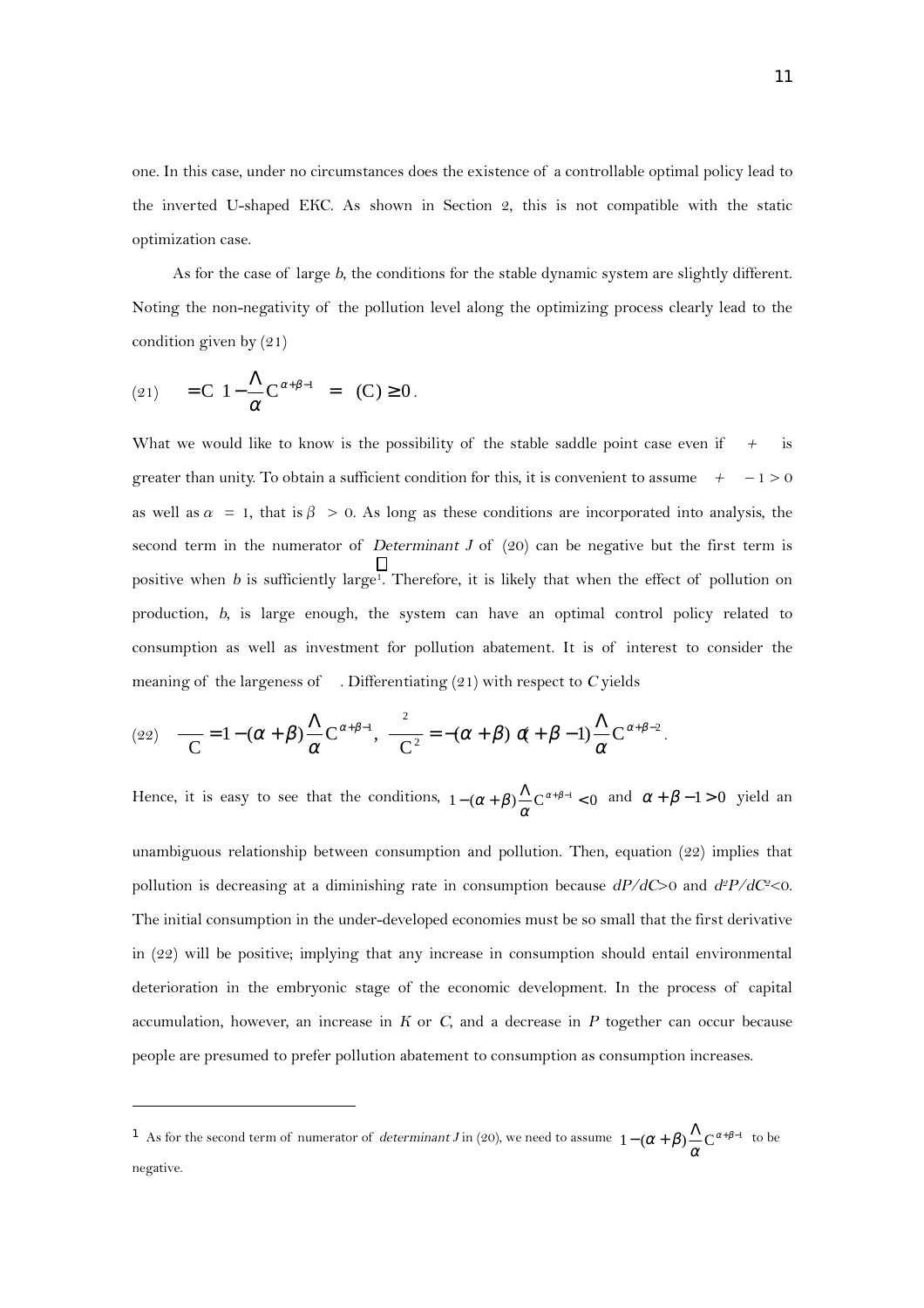We shall offer some of these conclusions as a précis. A social planner should manage and coordinate the expenditure for pollution abatement adequately towards the optimal growth path. In the optimal process, when pollution has a negative impact on production and people think environment as more important, the policy that holds down pollution in the process of economic growth becomes the optimal policy. This may lead to an inverted U-shaped EKC along A'-B'-C' depicted by the second quadrant in Figure 3, corresponding to an optimization path from A to E via B depicted by the first quadrant in Figure 3. Point B can be a turning point after which the policy to abate pollution may be preferable to growth-oriented one for the society. This is the case for a sufficiently large b and  $\frac{2}{x}$ .



Figure 3. The phase diagram (A separable production function case)

### 4. Some Extended Dynamic Versions

 $\overline{a}$ 

This section will be devoted to more theoretical frameworks related to EKC. We shall follow some alternative procedures, and then compile conditions related to the possibility of an inverted

<sup>&</sup>lt;sup>2</sup> It is possible for the system to have multiple equilibriums. Although the curve  $\dot{ } = 0$  is upward-sloping for a low <sup>C</sup>as in the first quadrant in Figure 3, it can bend towards the northwest and possibly be downwards-sloping for a sufficiently large C. Hence, it is easy to see that there can be an upper equilibrium point where the system is unstable.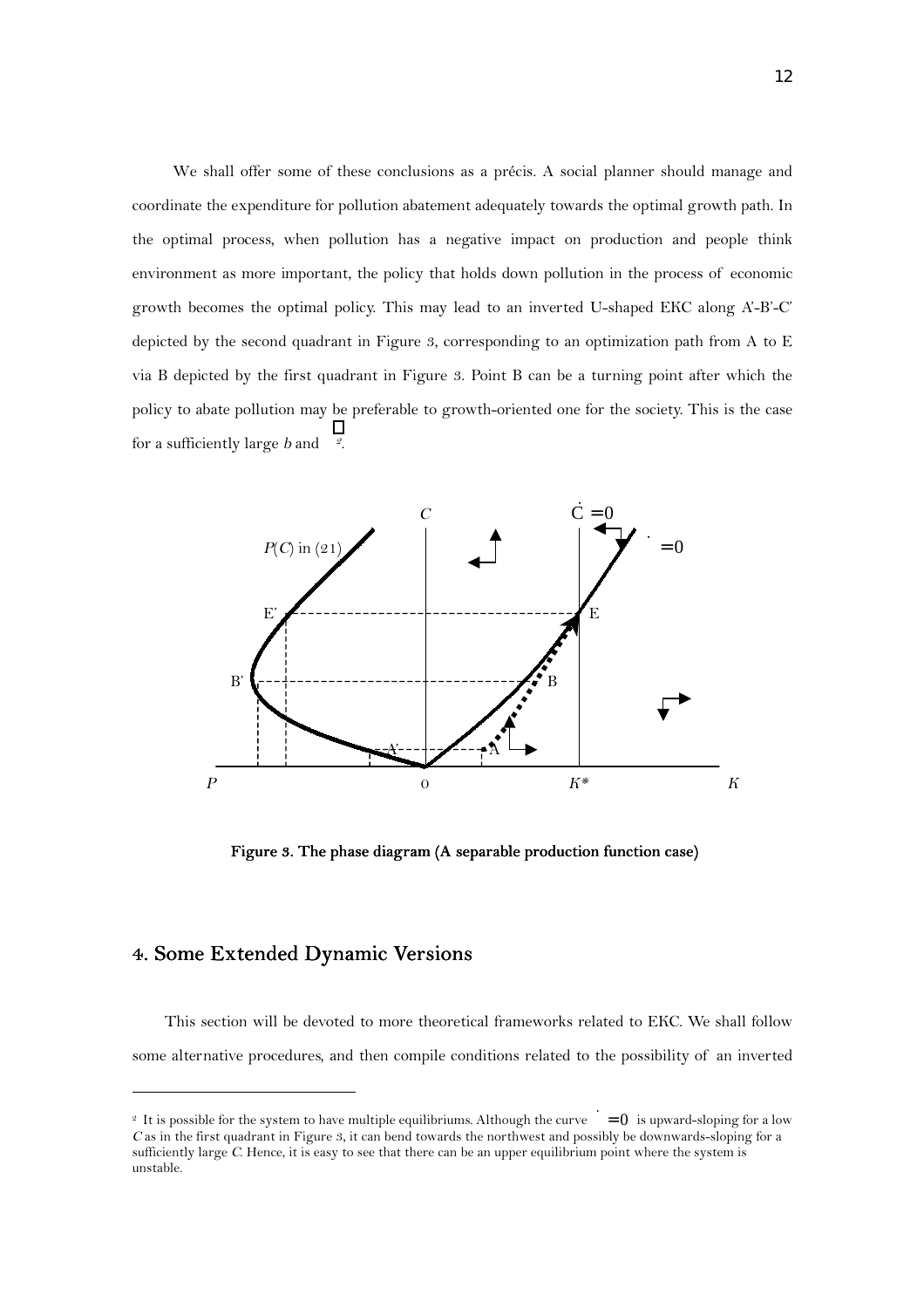U-shaped EKC to occur.

#### 4-1 Stock-related pollution case:

Pollution function (2) is now specified as

(23)  $P=C-C \ E \ + a \ K \ , a>0$ .

This means that the accumulated capital stock also causes pollution through the production process.

On the other hand, we shall feature a simple form of production function given by

(24)  $M = M(K) = K$ ,  $\gamma < 1$ 

The condition on  $\gamma$  implies a diminishing marginal productivity<sup>3</sup>.

The optimization formula in this case is given by

(25) 
$$
\longrightarrow \int_0^\infty \begin{array}{ccc} -\rho & = \int_0^\infty (C^\alpha E^\beta - \gamma)^{-\rho} \\ \vdots & \vdots \\ \rho & = \gamma - E - C \end{array}
$$

Because the current-value Hamiltonian is simply defined as

 $\label{eq:hamiltonian} \mathbf{H}=\mathbf{C}^{\alpha}\mathbf{E}^{\beta}-\quad ^{\gamma}+\lambda\quad ^{\gamma}-\mathbf{E}-\mathbf{C}~,$ 

we have the following necessary conditions for optimality: the static ones are

(26) 
$$
\frac{\partial H}{\partial C} = \alpha C^{\alpha - 1} E^{\beta} - \lambda = 0, \frac{\partial H}{\partial E} = \beta C^{\alpha} E^{\beta - 1} - \lambda = 0,
$$

together leading to a simple allocation between consumption and effort for pollution abatement,

$$
E = \frac{\beta}{\alpha} C
$$
. Moreover, the dynamic condition is given by

$$
(27) \quad \lambda = \lambda \, \rho - \gamma \quad ^{\gamma-1} + \gamma \quad ^{\gamma-1}.
$$

 $\overline{a}$ 

Differentiating the first equation in (26) with respect to time and taking (27) into consideration yields

<sup>3</sup> This case is very close to Forster's model except for the specification of consumer's utility function.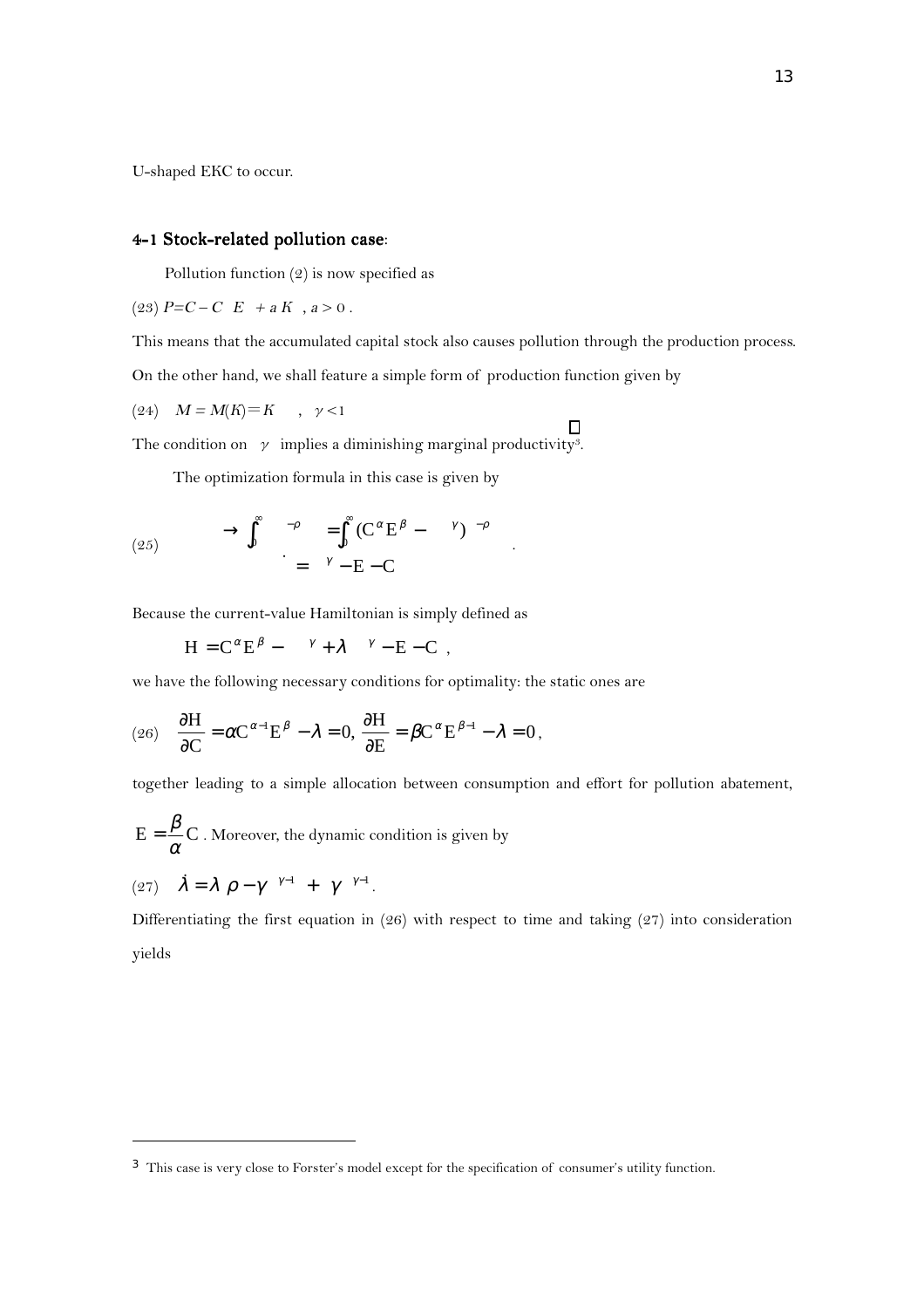(28)
$$
\left\{\n\begin{aligned}\n\dot{C} &= \frac{C}{\alpha + \beta - 1} \left[ (\rho - \gamma^{-\gamma - 1}) + \frac{\gamma^{-\gamma - 1}}{\alpha \left( \frac{\beta}{\alpha} \right)^{\beta} C^{\alpha + \beta - 1}} \right] \\
&= \gamma - \left( \frac{\alpha + \beta}{\alpha} \right) C\n\end{aligned}\n\right.
$$

At the equilibrium point of this system, the Jacobi matrix becomes

(29) 
$$
= \left[ -\frac{\gamma^{\gamma-1}}{\alpha \left(\frac{\beta}{\alpha}\right)^{\beta} C^{\alpha+\beta-1}} \frac{C}{\alpha+\beta-1} \left[ -\gamma(\gamma-1) \frac{\gamma-2}{\alpha} + \frac{\gamma(\gamma-1)}{\alpha \left(\frac{\beta}{\alpha}\right)^{\beta} C^{\alpha+\beta-1}} \right] \right].
$$

This gives the trace and determinant related to (29) as:

(30)  
\n
$$
\begin{aligned}\n&= (1 - \frac{\gamma}{\Phi})\gamma^{-\gamma-1} \\
&= \frac{\gamma^{-2(\gamma-1)}}{(\alpha + \beta - 1)\Phi} - \gamma(\alpha + \beta - 1) + (1 - \gamma)\Phi(1 - \frac{\gamma}{\Phi}) \\
&\Phi \equiv \alpha \left(\frac{\beta}{\alpha}\right)^{\beta} C^{\alpha + \beta - 1} > 0\n\end{aligned}
$$

It is easy to prove from the first equation in (28) that the positivity of equilibrium production needs an additional condition:

$$
(31)\quad 1-\frac{\ }{\Phi}>0\,,
$$

and hence, Trace  $J$  in (30) must be positive. As mentioned before, the condition under which the system (28) has the optimal controls on C as well as E is for Determinant J in (30) to have negative sign. Table 1 summarizes possible stock-related pollution cases where this is likely to occur.

| <i>Case</i> |                                            | Determinant J |
|-------------|--------------------------------------------|---------------|
|             | Sufficiently large (a is close to $\Phi$ ) |               |
| $\cdot$ .   | Small enough                               |               |

Table 1 A summary of stability conditions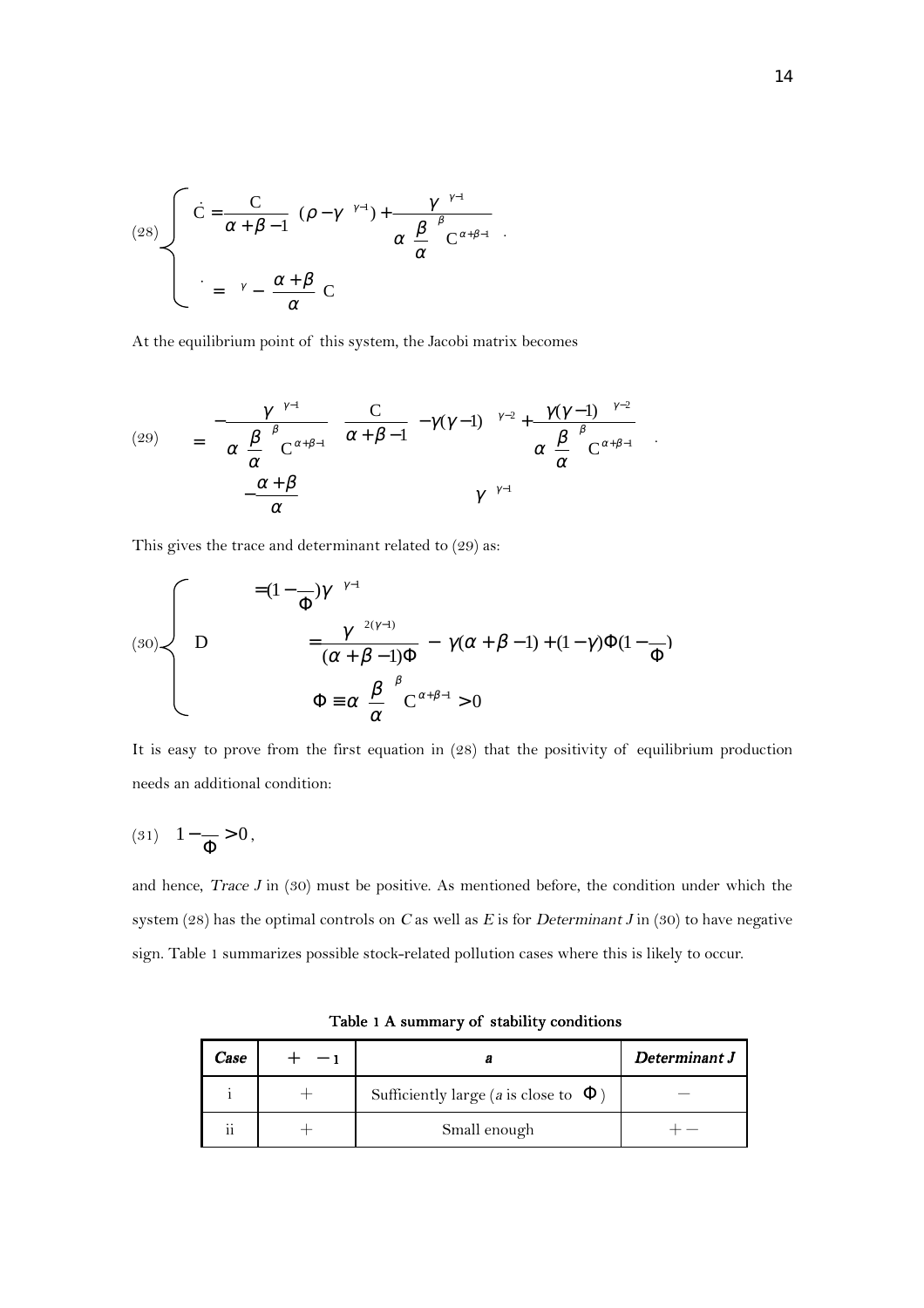| $\rm iii$ | $\sim$<br>ζΨ<br>$\sqrt{2}$<br>$\boldsymbol{d}$ | $\overline{\phantom{a}}$ |
|-----------|------------------------------------------------|--------------------------|
|-----------|------------------------------------------------|--------------------------|

 In the case when pollution occurs in the production process so that capital accumulation becomes one of the major sources of pollutants, optimal control towards steady state exists. Unlike in the simple model version, even if  $+$  is larger than unity, there can be a saddle point case whenever a is sufficiently large and close to  $\Phi$ , meaning that production process causes a large-scale pollution to society (Case (i) in Table 1). What we would like to know is about an evolution process of pollution control along the optimal path as well as the possibility of the inverted U-shaped EKC in Case (i). This can be investigated by the following procedure. The slopes of  $\dot{C} = 0$  and  $\dot{C} = 0$  curves are:

$$
(32) \quad \frac{C}{\vert_{\dot{C}=0}} = \frac{(1-\gamma)\Phi(1-\frac{\gamma}{\Phi})C}{(\alpha+\beta-1)}, \quad \frac{C}{\vert_{\dot{C}=0}} = \frac{\alpha\gamma^{\gamma-1}}{\alpha+\beta} > 0 \quad .
$$

Moreover it is notable that the stability condition, i.e. the negativity of *Determinant J* in  $(30)$ , include

$$
(33) \quad \frac{C}{C}\Big|_{C=0} < \frac{C}{C}\Big|_{C=0}.
$$

Therefore, except for the difference in shape, the dynamic properties as well as the phase are essentially the same as the ones for the simple case, which is depicted as in Figure 2. The time derivative of (23) yields

(34) 
$$
= 1 - (\alpha + \beta) \frac{\Phi}{\alpha} \dot{C} + \gamma^{\gamma-1}.
$$

Because the dynamic optimization process with a positive income growth towards steady state entails both increase in consumption and cumulative capital, a sufficient condition for pollution to decrease is clearly assured when the expression in the square brackets in (34) is negative and small enough. So long as a is large enough, evaluation of both  $\Phi$  and the marginal productivity of capital in the neighborhood of  $(C,K) = (0,0)$  leads to an initial state with increases in pollution. In the early stages of economic development, pollution will increase. However, increases in C provide increases in  $\Phi$ , whereas the marginal productivity of capital declines due to diminishing returns. The result can be decreases in pollution because the first term in (34), which turns negative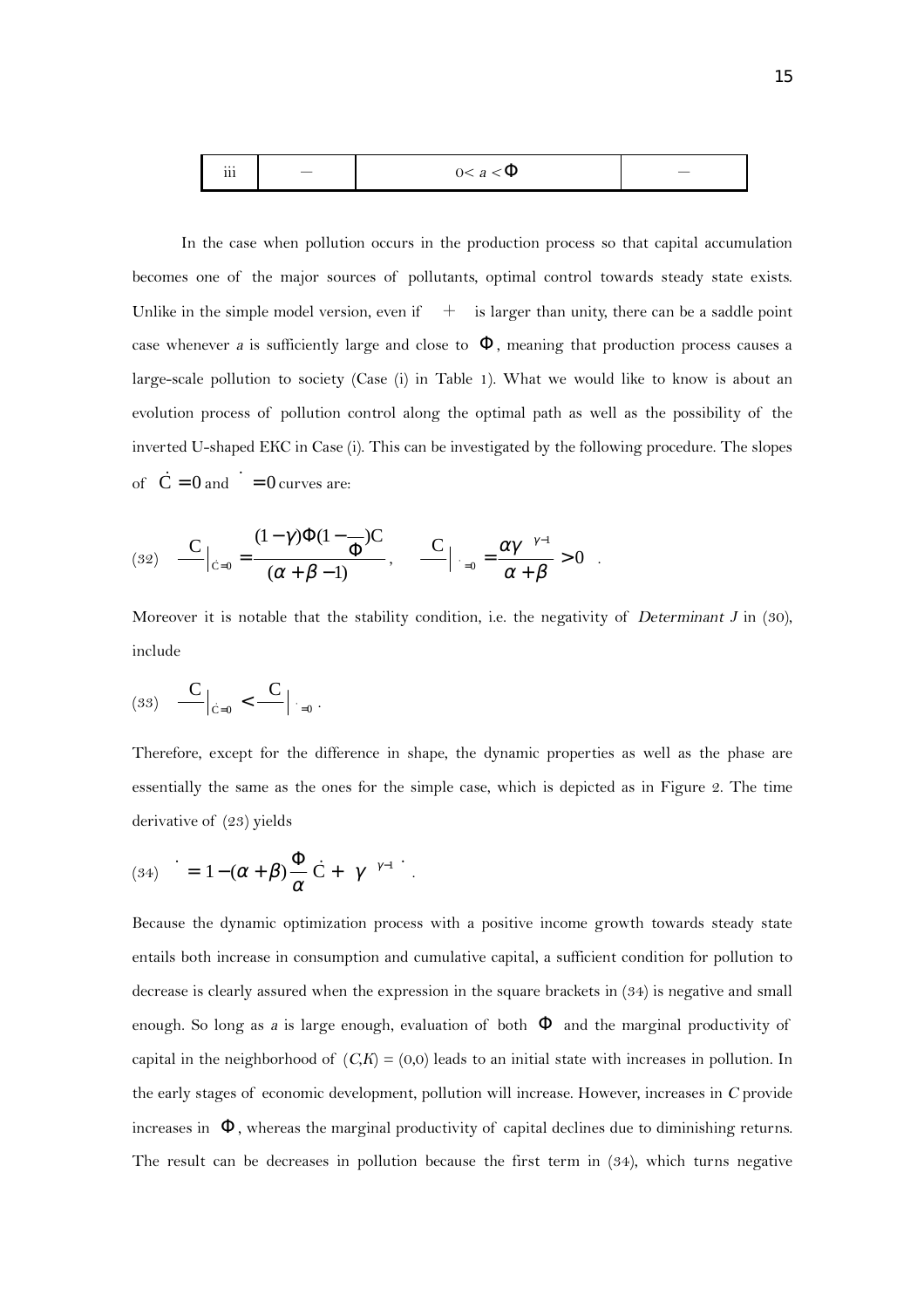eventually, dominates the second term., which is positive. This will lead to the possibility of an inverted U-shaped EKC4.

#### 4-2. Variable cost function of pollution abatement:

This subsection is devoted to a small revision of the simple case, with only the abatement cost of pollution being considered. We shall incorporate a cost function,  $\overline{\phantom{a}}$ , in real terms related to pollution abatement and then we have a slightly different version of (8):

(35)  $= -\mathbf{E} - \mathbf{C}$ ,  $= -(\mathbf{C}) = \mathbf{C}^{\delta}$ ,  $> 0$ ,  $\delta > 0$ ;

In the capital accumulation process, C continues to grow and the social cost of efforts to reduce pollution will increase sharply and this leads to a hard restriction on capital accumulation. The marginal social cost of pollution abatement is increasing if  $\delta > 1$  but decreasing with respect to consumption for  $1 > \delta > 0$ .

The optimization formula for this case is given by

(36) 
$$
\longrightarrow \int_0^\infty \begin{array}{cc} -\rho & = \int_0^\infty (\mathbf{C}^\alpha \mathbf{E}^\beta)^{-\rho} \\ = & (-) - \mathbf{C}^\delta \mathbf{E} - \mathbf{C} \end{array}.
$$

The optimal trajectory satisfies

(37)  $\alpha C^{\alpha-1} E^{\beta} - \lambda (\delta C^{\delta-1} E + 1) = 0$ , (38)  $\beta C^{\alpha} E^{\beta-1} - \lambda C^{\delta} = 0$ .

and

 $\overline{a}$ 

(39) 
$$
\dot{\lambda} = -\frac{\partial H}{\partial} + \rho \lambda = -\lambda
$$
 '  $( ) + \rho \lambda = \lambda \rho -$  '  $( )$  ,

where  $\lambda$  is the shadow price of capital. It is notable that (37) and (38) together yield

(40) 
$$
E = \left(\frac{\beta}{(\alpha - \beta\delta)}\right) C^{1-\delta},
$$

and substituting (40) into the pollution function (2) yields<sup>5</sup>

<sup>4</sup> Selden and Song (1995) also investigate the dynamic properties of Foster's model and prove that an inverted U-shaped EKC can occur mainly due to rapid increases in pollution abatement. They enumerate three contributors by which pollution can be abated: a high marginal efficacy of abatement, ∂P/∂E and a large direct effect of growth on pollution,  $\frac{\partial P}{\partial K} \times \frac{dK}{dt}$ , and a large increment of the marginal disutility of pollution,  $\frac{\partial P}{\partial P}$ . As far as our case here is concerned, the second one seems to be the most important.

<sup>5</sup> It is hardly acceptable that in the process of economic growth, an increase in consumption leads to a decrease in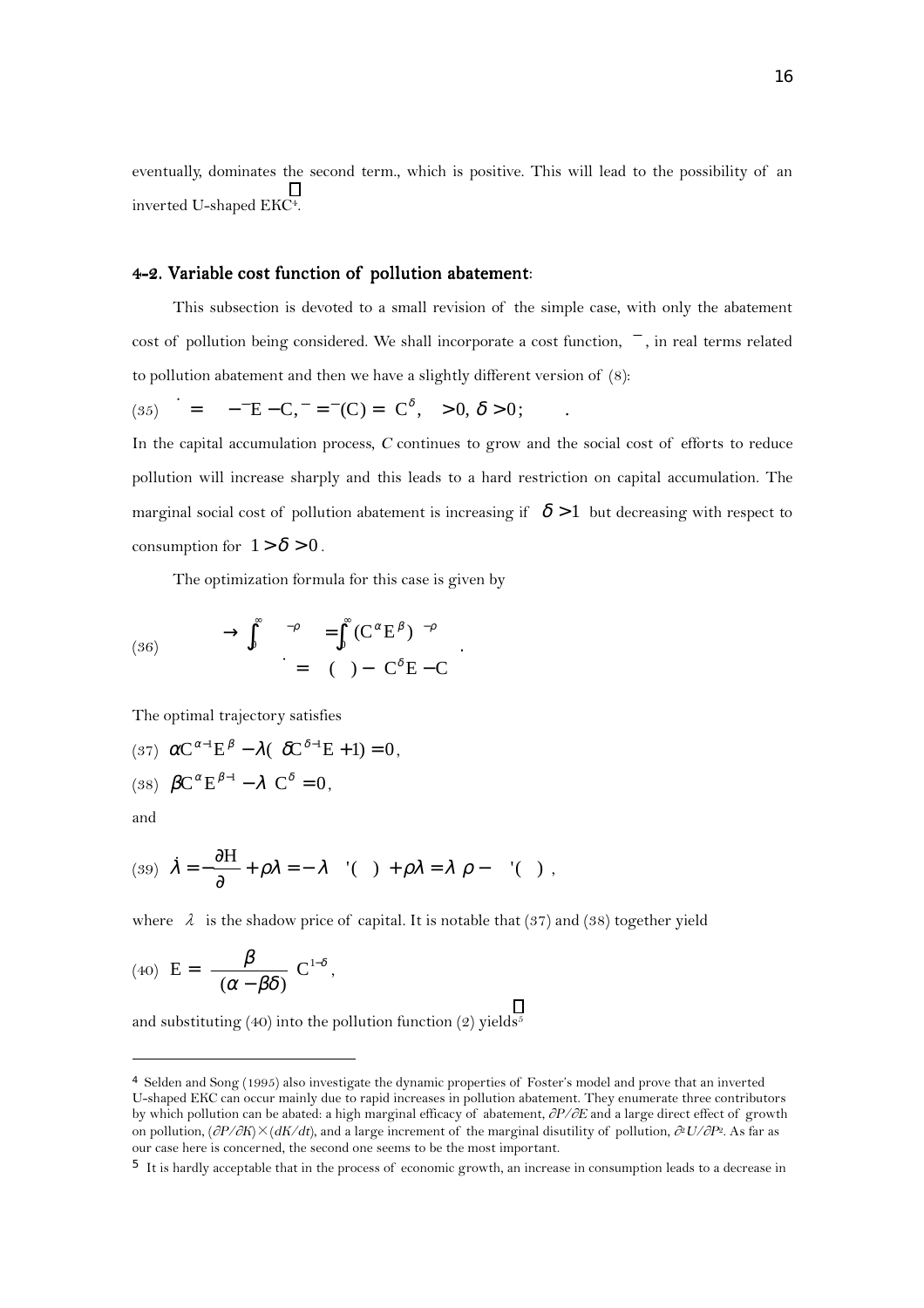(41) 
$$
= C \left( 1 - \left( \frac{\beta}{(\alpha - \beta \delta)} \right)^{\beta} C^{\alpha + \beta (1 - \delta) - 1} \right).
$$

Because this is a slightly modified version of the simple case in section 3-1, we have the following dynamic equations:

$$
(42)\begin{cases} \n\dot{C} = \frac{C}{\alpha + \beta(1-\delta) - 1} [\rho - \langle \cdot \rangle] \\ \n= (\cdot) - \left( \frac{\alpha + \beta(1-\delta)}{\alpha - \beta\delta} \right) C \n\end{cases},
$$

and clearly making  $\delta = 0$  in (42) leads to the same system as (14). Therefore, it is easy to prove that the condition for the equilibrium to be stable is give by

(43) 
$$
\frac{\alpha + \beta(1-\delta)}{(\alpha-\beta\delta)\ \alpha + \beta(1-\delta)-1} < 0.
$$

Taking the restrictions imposed on (40) into consideration, we find that (43) is consistent with the following condition to be compared with (17):

$$
(44) \quad \alpha + \beta(1-\delta) < 1.
$$

1

 As far as utility arises from consumption and pollution abatement, even if we incorporate the social cost into the model as the blockage of capital growth, it seems impossible to show the existence of an inverted U-shaped EKC. All the cases show the positive correlation between income and pollution. Of course, it would be easy to say that this is a normal or usual fact in the real world. However, it is also notable that incorporating the social cost of pollution abatement into the model system leads to the lower consumption as well as lower pollution along the optimal growth path in comparison with the case of no social cost.

#### 4-3. Conditions for an 'inverted U-shaped EKC'

It is useful to give a synopsis of the model analysis concerning conditions under which an inverted U-shaped EKC can be observed. Table 2 summarizes the cases considered in Sections 3 and 4. Table 2 shows that an inverted U-shaped EKC can occur when there is a restrictive influence of pollution upon production and/or when a changing pattern of production via capital

effort to abate pollution. Hence, we shall assume that  $1-\delta > 0$  in this connection as well as  $\alpha - \beta \delta > 0$  for the positivity of  $E$ .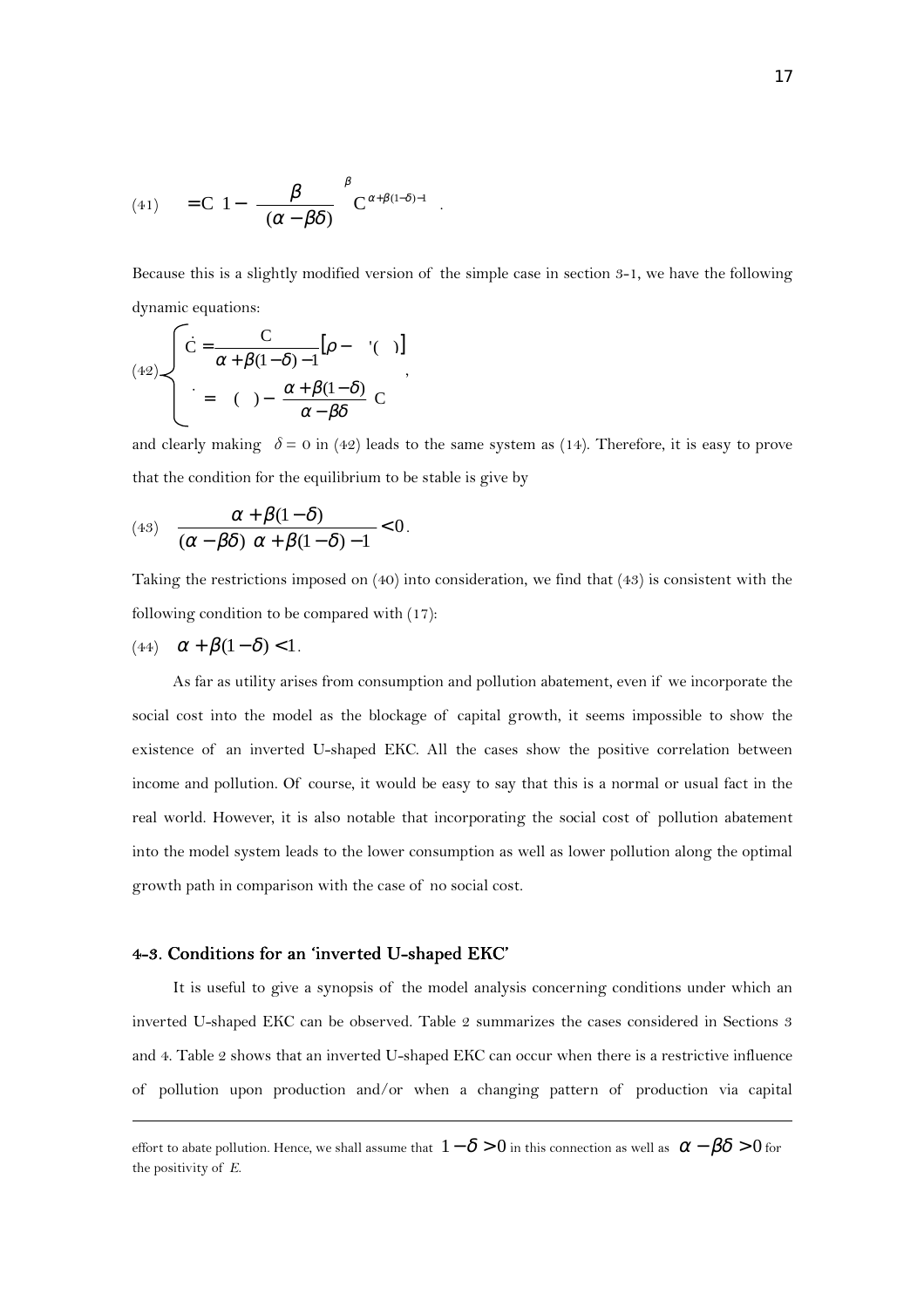accumulation has an impact on pollution. The major reason why pollution can be reduced along the optimal control path with economic growth is clear. This is because the social planner, who controls consumption as well as pollution abatement so as to coordinate the economy on optimal growth path, tends to prefer the latter to the former, leading to more expenditure towards abatement of pollution. After all, preference of the society to be more environment-friendly may be important to curb pollution.

| Case    | <b>Inverted</b> | Production               | Pollution                   | Social marginal cost of |
|---------|-----------------|--------------------------|-----------------------------|-------------------------|
|         | U-shaped        | function                 | function                    | pollution abatement     |
|         | <b>EKC</b>      | $\partial$<br>$\partial$ | $\mathcal{O}$<br>$\partial$ |                         |
| $3 - 1$ | Impossible      | $\Omega$                 | $\Omega$                    | 1                       |
| $3 - 2$ | Possible        |                          | $\theta$                    | 1                       |
| $4 - 1$ | Possible        | $\Omega$                 | $+$                         | 1                       |
| $4 - 2$ | Impossible      | $\Omega$                 | $\Omega$                    | Variable                |

Table 2. Possibilities of inverted U-shaped EKC

### 5. Concluding Remarks

 Theoretical analysis of EKC has been performed. Even if environmental aggravation is seen with continuous growth of consumption or income, it has been shown clearly that the expenditure on pollution abatement increases, and then an environmental improvement follows. Such a policy becomes possible because people's consciousness to pollution control is relatively high so that people ask for an environmental improvement as part of the improvement in the living standard. In the early stage of economic development, it is usually observed that governments do not pay attention to environmental degradation and people also tend not to think about environmental situation but about their income because their living standards are too low. This means that there must be a switching pattern of the environmental policy before income is sufficiently large when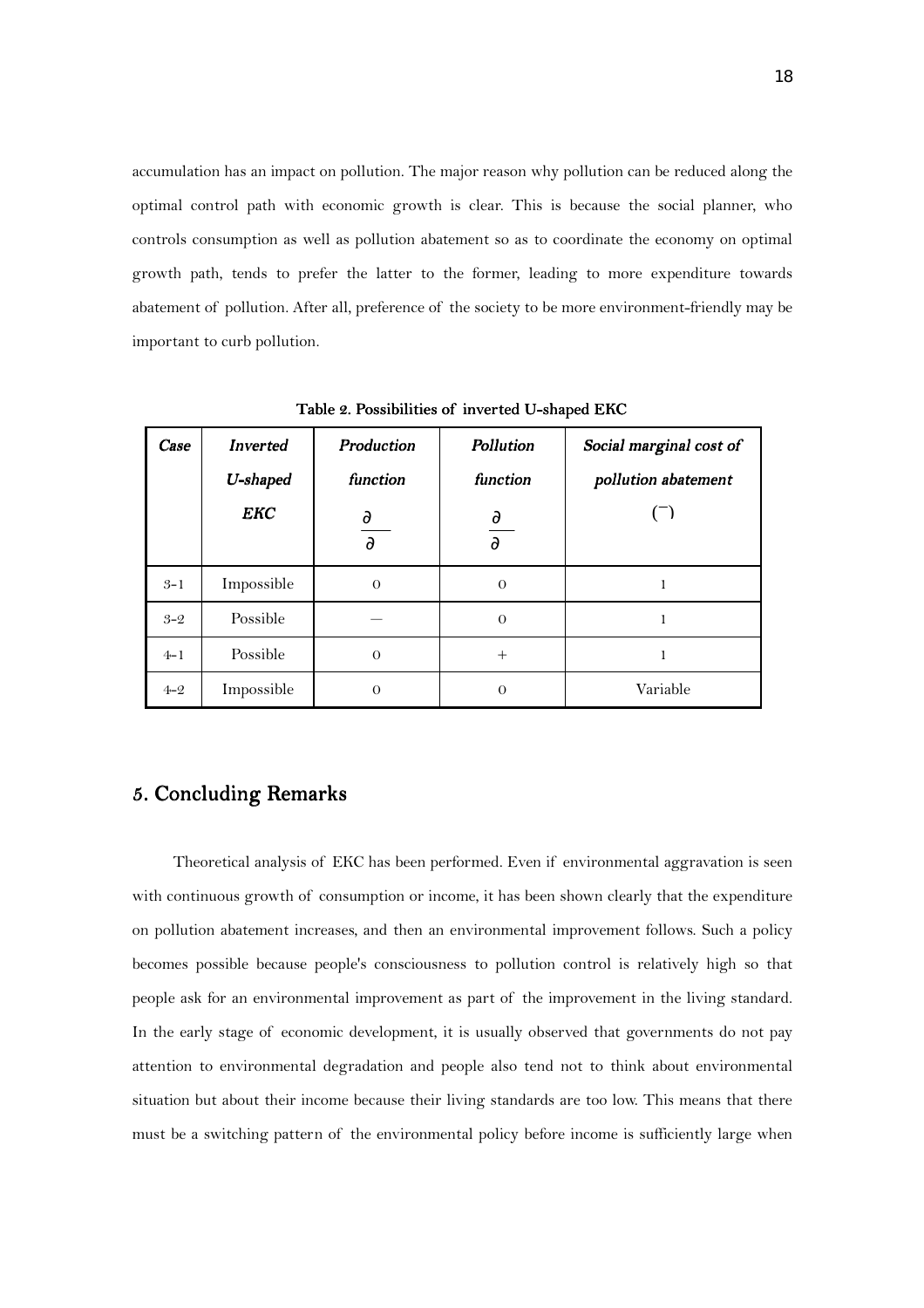they can see an environmental problem ahead. Such an induced governmental control on pollution must lead to a feasible technological progress in pollution abatement. Such strengthening of the environmental policy is reflecting the change in people's environmental consciousness<sup>6</sup>. Possibly, the most prevailing explanations for an inverted U-shaped EKC are (i) an increasing demand for environmental quality, (ii) technological improvements to make production cleaner, (iii) de-industrialization of the economy, i.e. a structural change from manufacturing sector to service sector7. Among these explanations, our model analyses have emphasized the first one which leads to an increasing awareness of deterioration of environmental quality.

Even if people demand a better environmental quality, governments do not always act so as to maximize people's welfare. This occurs partly because there is no suitable socio-political organization and mainly because there is little political freedom. Boyce (2002), for example, has tested the consistency of the impacts of literacy, political rights as well as civil liberties on some pollutants. His research almost supports the hypothesis that improvements in environmental quality can be attained via better literacy and higher political and civil liberties. Bimonte (2002) has also pointed out that expanding the real freedom can make development sustainable because participation can lead to people's individual preference to be justified towards social welfare. Because political as well as social factors can influence environmental quality to a considerable extent, it may be misleading to reduce these factors to a simple relationship, like an inverted U-shaped EKC between per capita income and environmental quality. How environmental and socio-economic aspects are interrelated is still an open question.

#### References References

 $\overline{a}$ 

Andreoni J. and A.Levinson (2001), "The Simple Analytics of the Environmental Kuznets Curve," Journal of Public Economics,80(2), 269-286.

Atkinson,G.R., Dubourg,K., Hamilton,M. Munasinghe, D.Pearce and C.Young, (1997) Measuring

<sup>6</sup> In connection with this, a changing pattern of policy stance is analyzed by Stocky (1998). In that model, two control variables are chosen, consumption and an emission standard. The government sets the latter in order to maximize the social welfare. Because the marginal cost of pollution is assumed to increase along the growth path, the government is forced to change their environmental policy and to tighten the emission standard. This leads to a single-peaked, non-smooth, EKC.

<sup>7</sup> For example, Hanley, et al. (2001), gives good text-based explanations.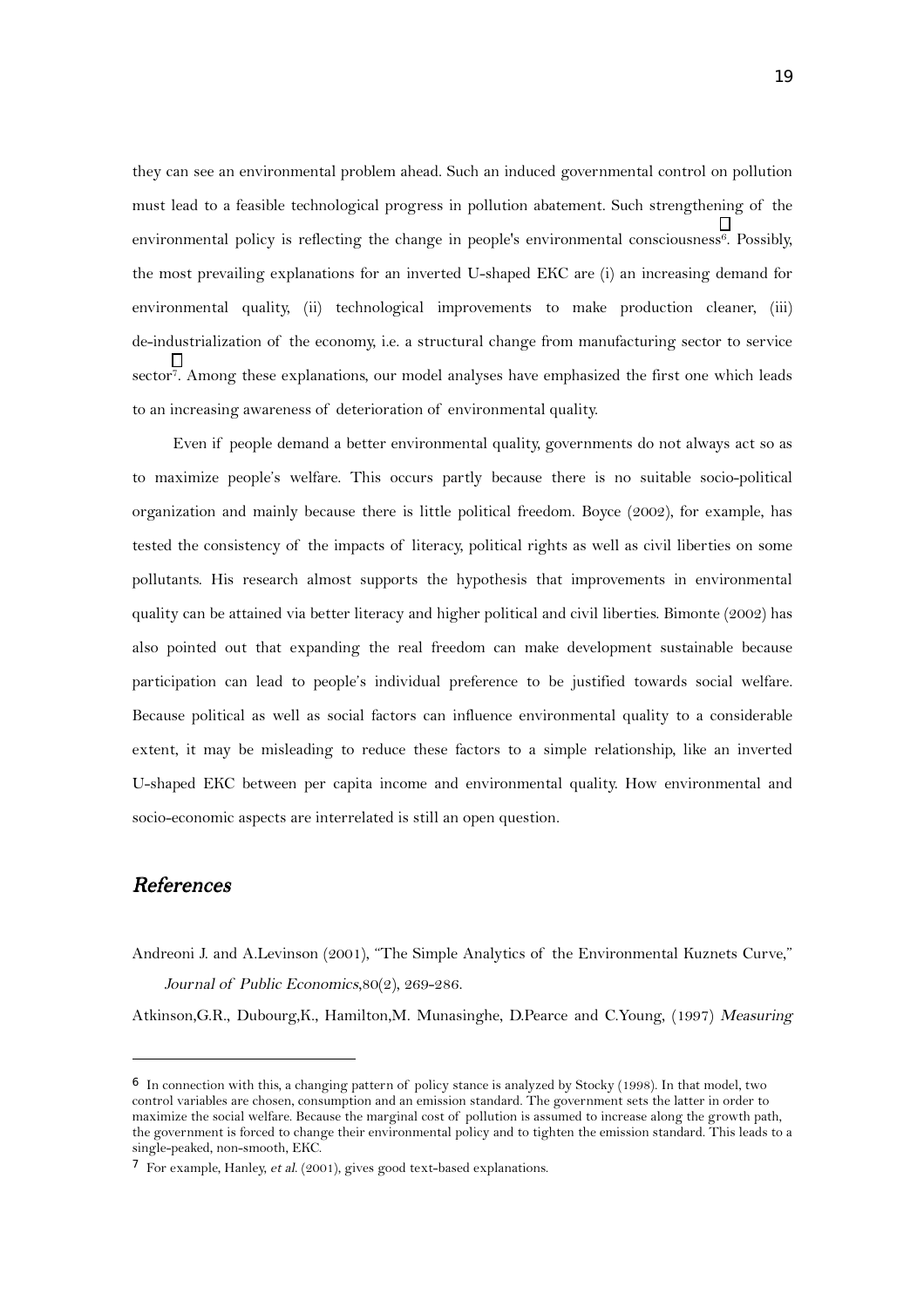Sustainable Development, Edward Elgar.

- Bimonte,S. (2002) "Information access, income distribution, and the Environmental Kuznets Curve," Ecological Economics,41, 145-156.
- Boyce,J.K. (2002) The Political Economy of the Environment, Edward Elgar. Cole, M.A., Rayner, A.J. and J.M.Bates (1997) "The Environmental Kuznets curve: an empirical analysis," Environmental and Development Economics, 2, 401-416.
- Dasgupta,S., B.Laplante, H.Wang and D.Wheeler (2002) "Confronting the Environmental Kuznets Curve," Journal of Economic Perspectives,16,1,147-168.
- Foster,B.A.(1973) "Optimal Capital Accumulation in a Polluted Environment," Southern Economic Journal,39,544-547.
- Freeman,A.M.(2002) "Environmental Policy Since Earth Day I: What Have We Gained?," Journal of Economic Perspectives,16,1,125-146.
- Grossman,G.M. and A.B.Krueger, (1993) "Environmental Impacts of the North American Free Trade Agreement," in P.Garber ed., the U.S.-Mexico Free Trade Agreement, Cambridge MIT Press,13-56.
- Grossman,G.M. and A.B.Krueger, (1995) "Economic growth and the environment," Quarterly Journal of Economics,112,353-377.
- Hanley,N. ,Shogren,J.F. and B.White, (2001) Introduction to Environmental Economics, Oxford University Press.
- Kelly, D.L. (2003) "On environmental Kuznets curves arising from stock externalities," Journal of Economic Dynamics & Control,27, 1367-1390.
- Levinson,A.(2002) "The Ups and downs of the environmental Kuznets curve," in, List,J.A and Zeeuw,A.de ed. Recent Advances in Environmental Economics, Edward Elgar, 119-141.
- Lieb,C.M.(2002) "The environmental Kuznets curve and satiation: a simple static model," Environment and Development Economics,7,429-448.
- Neumayer, E.(1999) Weak versus Strong Sustainability, Edward Elgar.
- Pashe,M. (2002) "Technical progress, structural change, and the environmental Kuznets curve," Ecological Economics,42,381-389.
- Selden,T and Song D. (1994) "Environmental Quality and Development: Is there a Kuznets Curve for Air Pollution Emissions?," Journal of Environmental Economics and Management, 27, 142 -162.
- Selden,T and Song D. (1995) "Neoclassical Growth, the J Curve for Abatement, and the Inverted U